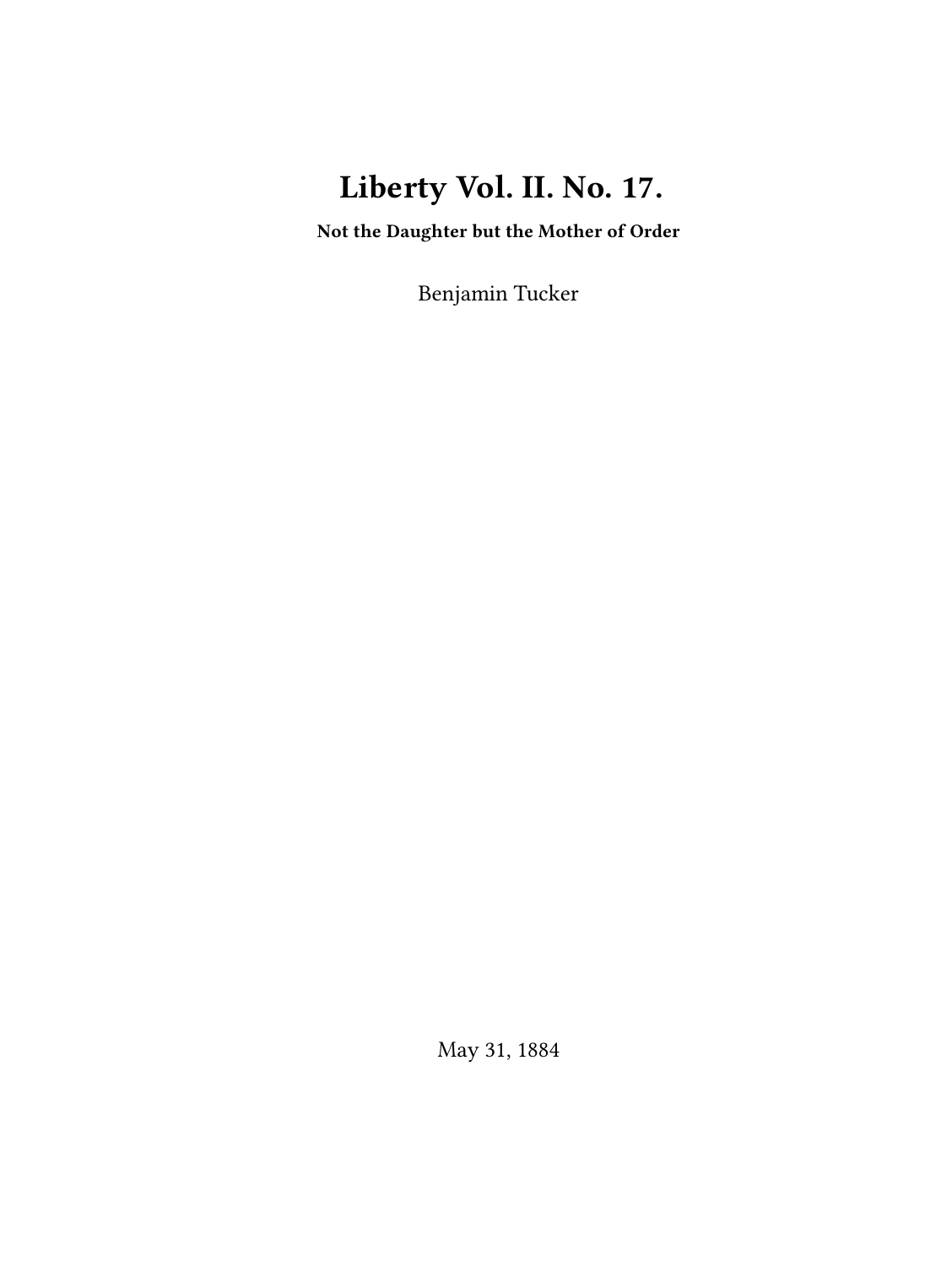# **Contents**

| 3                  |
|--------------------|
| 5                  |
| What's To Be Done? |
| 9                  |
| 13                 |
| 16                 |
| 17                 |
| 18                 |
| 19                 |
| 20                 |
| 21                 |
| 21                 |
| 25                 |
| 29                 |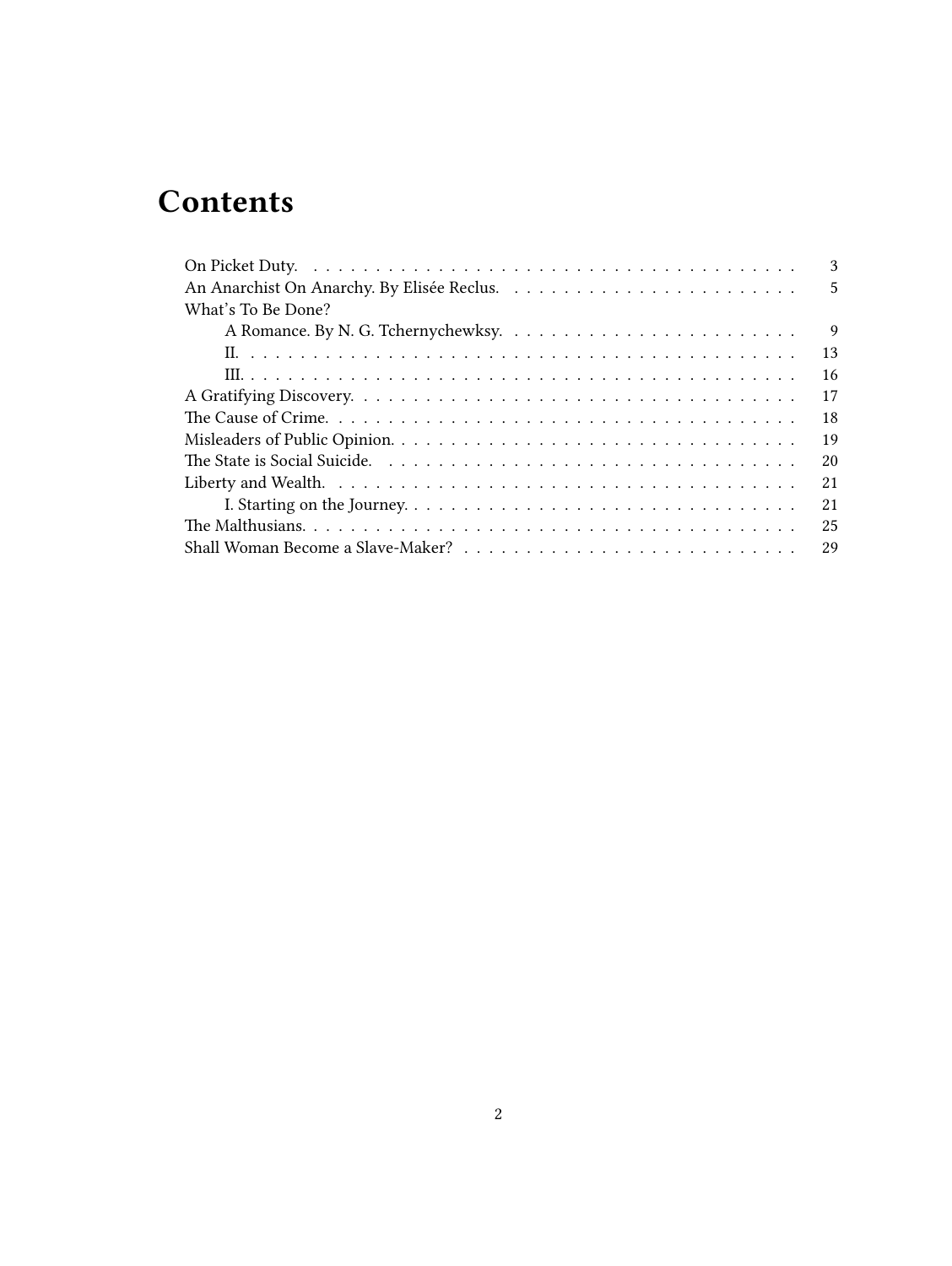"For always in thine eyes, O Liberty! Shines that high light whereby the world is saved; And though thou slay us, we will trust in thee." John Hay.

## <span id="page-2-0"></span>**On Picket Duty.**

One of the oldest Land Reformers living writes to Liberty, paradoxically but truly, that "Henry George could not have done great good if he had not been a great humbug."

"Were it left to me," said Thomas Jefferson, "to decide whether we should have a government without newspapers or newspapers without a government, I should not hesitate a moment to prefer the latter." Jefferson came very near appraising government at its true value.

The lasters of Lewiston, Me., had the audacity to protest by strike against an additional robbery of 18 per cent., which their capitalistic proprietors proposed to commit last winter, and the law stepped in and indicted the strikers for unlawful assembly. Authority, as usual, on the side of the thief, and the victim stupidly voting to sustain authority when told to do so.

Liberty welcomes two more Anarchistic journals to its exchange list,— one in Spanish, "Revista Social," published weekly at Madrid, the other in Bohemian, "Budoucnost," published at 674 May Street, Chicago. Unfortunately I am able to read neither of them. The motto of "Budoucnost" is: *Zub za zub, oko za oko!* I don't know what that means, but I presume "them's my sentiments."

"I took a splendid spear and killed a great many wounded men with it; it went into their hearts like lightning, and their blood flowed out on the sand." Only an extract from a letter of an officer of the Forty-Second Regiment to a British service paper, but it shows how Christian England wages war upon people who worship the same god but believe in another prophet. It shows, also, how property collects interest on bonds.

The Vanderbilts never have enjoyed much reputation for eloquence or wit, but they have clothed two of the principles of civilized cannibalism in terse sentences which shall live in the memories of the people. "Billy," said old Commodore Vanderbilt to his son William, years ago, "the men who take their seven per cent. interest will have all the money in time." William remembered this, and when his opportunity for condensing the rule of his life into a sentence came, he said: "The public be damned." These words will live in history.

Peron, of the Icaria Community in Corning, Iowa, writes as follows: "We consider Liberty the very best English socialistic journal in the United States. The careful perusal of 'Le Revolte,' 'Le Drapeau Noir,' 'L'Emeute,' and Liberty has greatly modified our views on 'the *role* of the individual in society,' and as a consequence we have rejected our old laws and regulations as one would reject worn-out clothes, and have adopted among ourselves a simple libertarian contract of association which consecrates the principle of individual autonomy. Yours in Anarchy!" Heretofore, if we understand it, Icaria has been governed in accordance with the rigid communistic teachings of Etienne Cabet. It is pleasant to know the truth and tell it; how infinitely it adds to the satisfaction to see it bear fruit promptly.

If you are a woman suffragist, read "Edgeworth's" forcible letter to Emma Schumm, printed in another column. It will show you what a bauble you are fighting for. But why does "Edgeworth" advise the people to wait until they are strong enough in numbers and then, once for all, use the ballot to abolish the government? Such a manifestation will be entirely superfluous. Before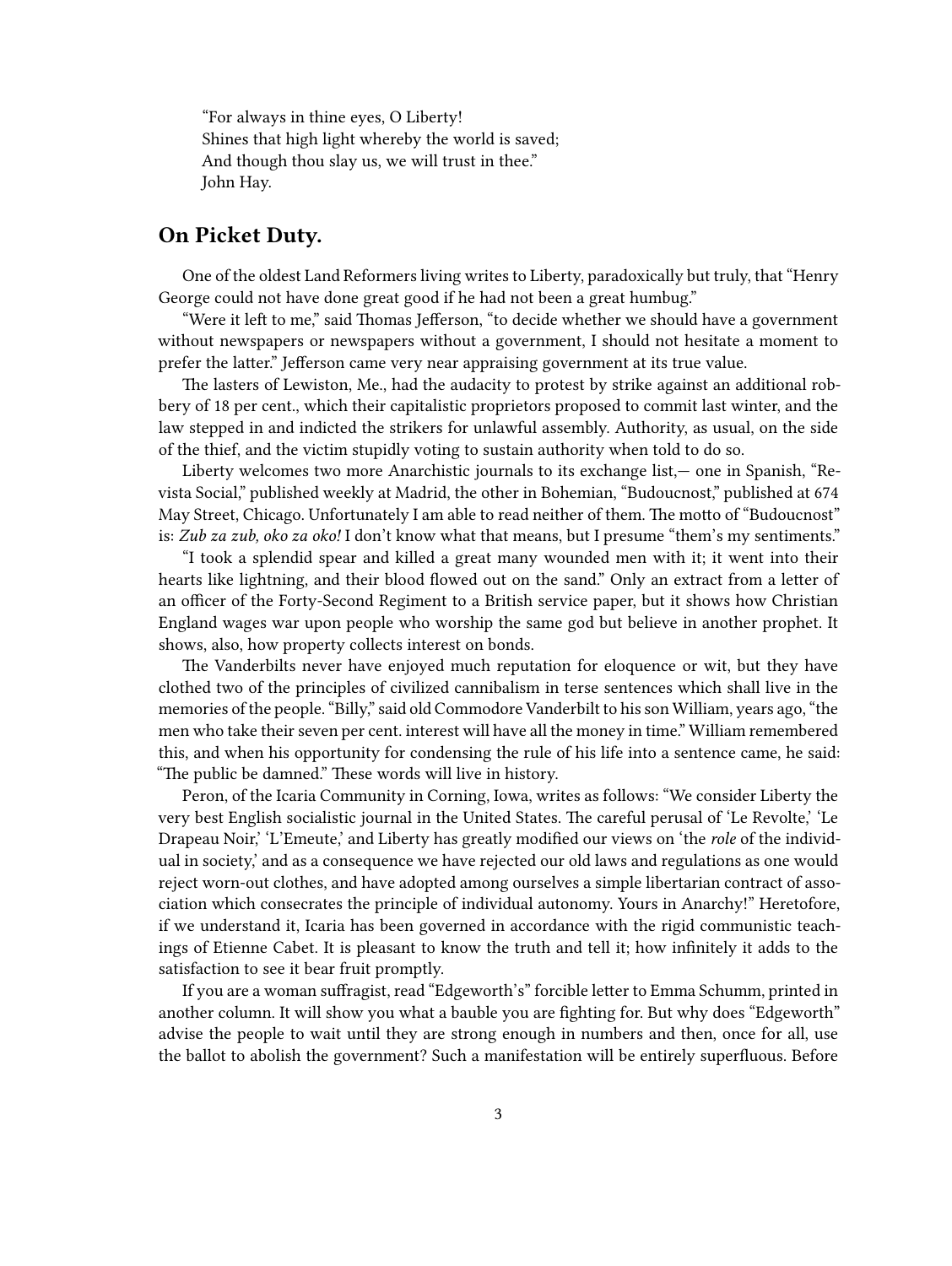the Anarchists become a majority, they, as a large minority, will have crippled and killed the government with a far more potent weapon than the ballot. They will have starved it to death by stopping its supplies. Taxes are the food of despots, and States, no more than individuals, can live without their nourishment.

Illustrations of the misleading and deceptive influences of Herbert Spencer's writings are numerous. They can be found every day in the columns of journals generally intelligent, but misguided by so-called political economists. For instance, the Springfield "Union" says: "Socialism, disguised under the name of popular privileges, scores another advance in the decision of the Massachusetts supreme court that persons injured by the fireworks of a city celebration cannot recover damages against the city. So now it is understood that an individual has no rights that the community is bound to respect. The coming slavery that Herbert Spencer predicted is already here and full grown." O Socialism! What crimes of the mind are committed in thy name!

The march of what is called progress, starting from Europe and breaking up several peaceable nations en route, all for the glory of God and the elevation of humanity, has made nearly the compass of the earth and produced some results. The blessings of civilization and a horde of missionaries were foisted upon the unobtrusive Japanese some years ago, and the other day arrived in this country a special embassy from Japan to examine the latest American improvements in deadly weapons. The highest civilization being that which employs the most effective appliances for committing wholesale murder, Ambrose Beirce remarks that "Japan is now taking the last step upward to the light, and on the muster-roll of cultivated Christian nations her name will soon be inscribed in as red blood as the best of them"

General Butler has been contributing to the vast fund of misinformation already possessed by the senate labor committee, and making it more than ever impossible for that body of statesmen to arrive at any understanding of the things which it pretends to be investigating. He told the senators that the present suffering of the people was on account of overproduction, because we have a year's crop of grain on hand and are within three months of another crop. The General did not tell them how many people there are in this country lacking flour to make the daily bread which they vainly beseech an impotent god to send them. He said nothing about the ingenious contrivances which have brought about under-consumption by obstructing distribution. Is it possible that General Butler really knows nothing about these things?

I am indebted to the Boston "Post" for the following: "Mr. B. R. Tucker's 'Liberty,' which slept for a time, has roused up again as cranky as ever. Tucker is a good fellow and a bright fellow. It is a pity he should use his head for a football when rubber is so cheap." This is a marked advance, both in wit end courtesy, on the greeting which the "Post" gave Liberty on its first appearance in 1881. It is appreciated. The world moves so rapidly in these days that even the stiff old "Post," which loves so dearly to stay put, is forced to reluctantly hitch along a bit once in a while. Whenever the strain becomes too severe, I shall be happy to lend it a little of my superfluous elasticity. Cheap as rubber undoubtedly is, the "Post" cannot afford to put any on its heels until its old stock of lead is exhausted. The "Post," like Liberty, is poor. Poverty is a penalty that has to be paid alike by those too stupid to keep pace with the times and those active enough to outstrip the times. Ta-ta, dear "Post," ta-ta!

More significant of impending disaster than all the dynamite scares, real or imaginary, is the adoption in Providence by the city authorities, Mayor Doyle at their head, of periodical street drills of the militia in the evening. When the first drill was held, the troops were insulted by the citizens, as they should have been. In consequence, before the second, Mayor Doyle issued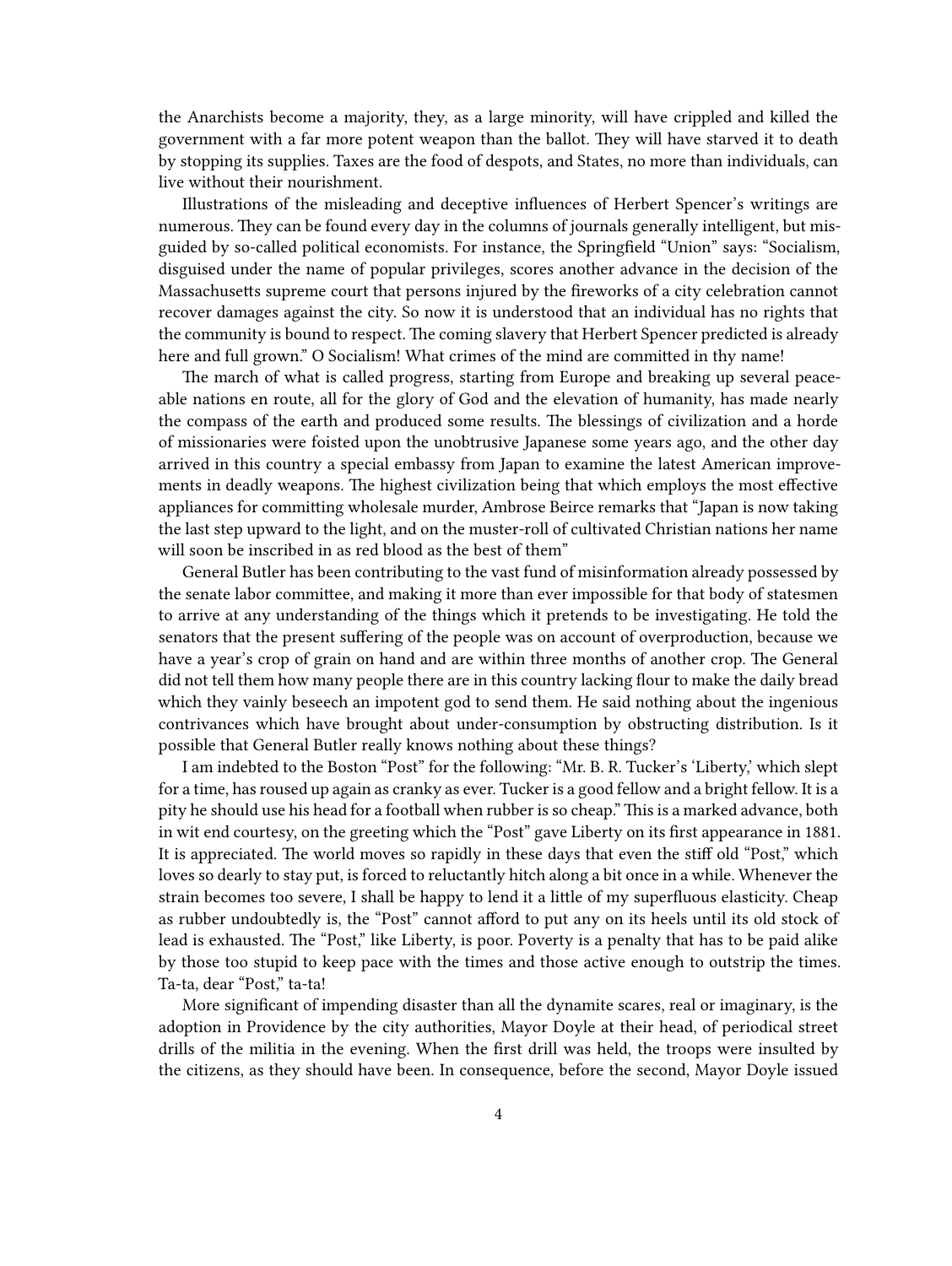a proclamation warning citizens that they "must not interfere with or obstruct in any manner the movements of the soldiers, and 'all spectators or bystanders' are forbidden 'to abuse, molest, or strike any one when on parade or under arms.'" This shows that the capitalists are beginning to realize the growing belief of the laborers in their right to the products of their labor, and to tremble for the possession of their spoils. What a farce are our so-called "free institutions" which so oppress the industrious masses supporting them that they can only keep these masses from rising in revolt by intimidation and show of mere brute force! And what a provocation is this menace to the hastening of the bloody day, if bloody day there must be! Liberty stamps the blame in advance.

Let no enthusiastic believer in small families arise in his wrath against Proudhon's terrific indictment of the Malthusians, which appears in this issue. Proudhon was not especially a believer in large families. This telling blow was aimed simply at the economists who foster in the minds of the masses the delusion that they are poor because they are numerous, and thus distract their attention from the fact that they are poor because they are robbed. Proudhon believed that the population question will settle itself after the industrial question has been settled; the healthful and moderate amount of labor which each person will then have to perform in order to his maintenance will keep the passions in a healthy and normal state, and prevent the immoderate excesses in which the rich now seek a relief from ennui and the poor a relief from fatigue; and that, while this influence is operating as a steady and natural check to a too rapid increase of population, the greater facilities for improvement and investigation afforded by the increased leisure of the masses will speedily result in devices which will increase the productive capacity of labor ten, a hundred, and a thousand fold; thus reversing the Malthusian ratio and causing production to outstrip population. How beautifully nature works when the marplots leave her alone! Proudhon is the man who has most satisfactorily answered Malthus.

## <span id="page-4-0"></span>**An Anarchist On Anarchy. By Elisée Reclus.**

[From the Contemporary Review.]

To most Englishmen the word Anarchy is so evil-sounding that ordinary readers of the "Contemporary Review" will probably turn from these pages with aversion, wondering how anybody could have the audacity to write them. With the crowd of commonplace chatterers we are already past praying for; no reproach is too bitter for us, no epithet too insulting. Public speakers on social and political subjects find that abuse of Anarchists is an unfailing passport to popular favor. Every conceivable crime is laid to our charge, and opinion, too indolent to learn the truth, is easily persuaded that Anarchy is but another name for wickedness and chaos. Overwhelmed with opprobrium and held up to hatred, we are treated on the principle that the surest way of hanging a dog is to give it a bad name.

There is nothing surprising in all this. The chorus of imprecations with which we are assailed is quite in the nature of things, for we speak in a tongue unhallowed by usage, and belong to none of the parties that dispute the possession of power. Like all innovators, whether they be violent or pacific, we bring not peace but a sword, and are in nowise astonished to be received as enemies.

Yet it is not with light hearts that we incur so much ill-will, nor are we satisfied with merely knowing that it is undeserved. To risk the loss of so precious an advantage as popular sympathy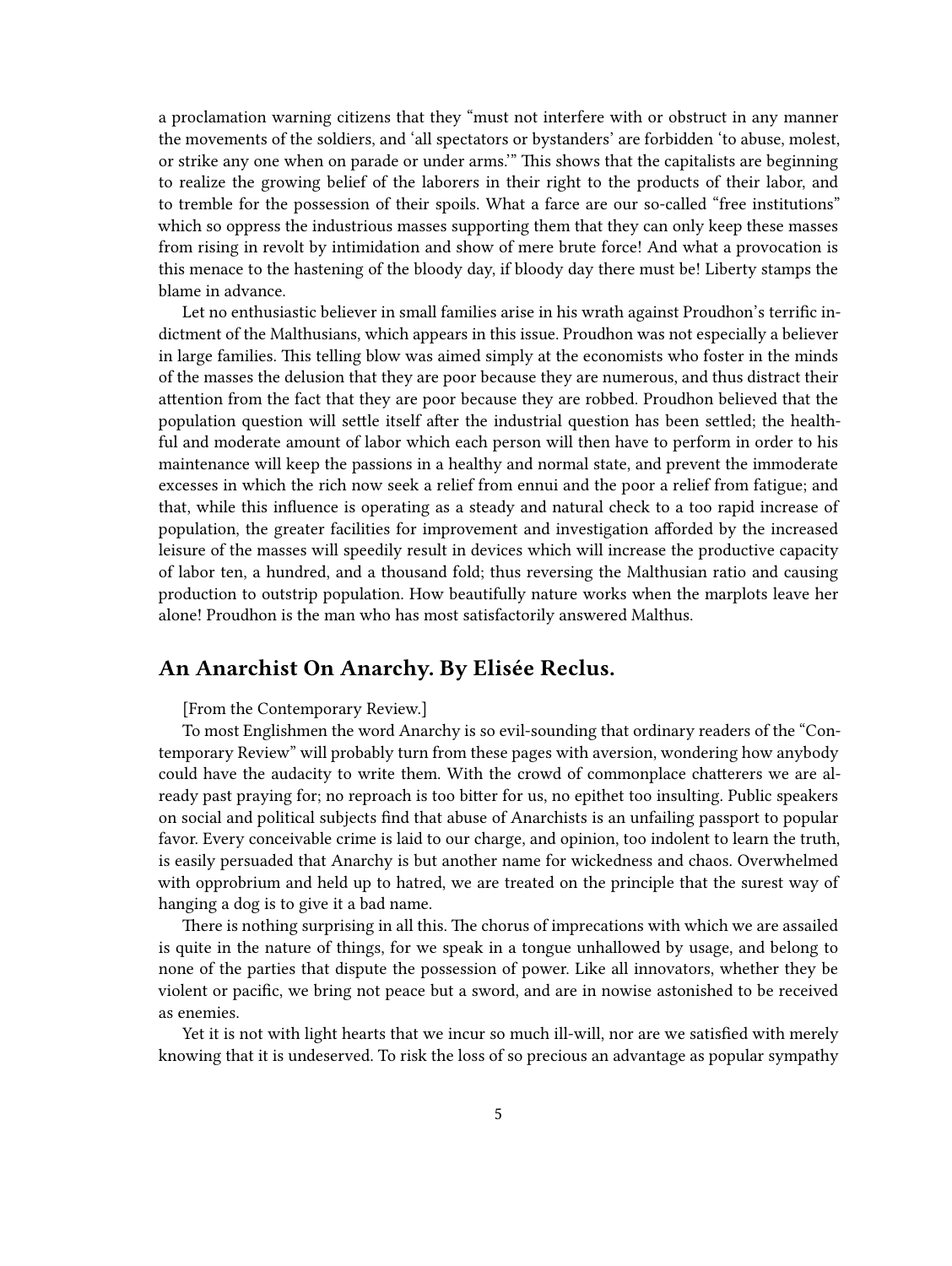without first patiently searching out the truth and carefully considering our duty were an act of reckless folly. To a degree never dreamt of by men who are borne unresistingly on the great current of public opinion, are we bound to render to our conscience a reason for the faith that is in us, to strengthen our convictions by study of nature and mankind, and, above all, to compare them with that ideal justice which has been slowly elaborated by the untold generations of our race. This ideal is known to all, and is almost too trite to need repeating. It exists in the moral teaching of every people, civilized or savage; every religion has tried to adapt it to its dogmas and precepts, for it is the ideal of equality of rights and reciprocity of services. "We are all brethren," is a saying repeated from one end of the world to the other, and the principle of universal brotherhood expressed in this saying implies a complete solidarity of interests and efforts.

Accepted in its integrity by simple souls, does not this principle seem to imply as a necessary consequence the social state formulated by modern socialists: "To each according to his needs, from each according to his powers?"<sup>1</sup> Well, we are simple souls, and we hold firmly to this ideal of human morality. Of a surety there is much dross mixed with the pure metal, and the personal and collective egoisms of families, cities, castes, peoples, and parties have wrought on this groundwork some startling variations. But we have not to do here with the ethics of selfish interests, it is enough to identify the central point of convergence towards which all partial ideas more or less tend. This focus of gravitation is justice. If humanity be not a vain dream, if all our impressions, all our thoughts, are not pure hallucinations, one capital fact dominates the history of man — that every kindred and people yearns after justice. The very life of humanity is but one long cry for that fraternal equity which still remains unattained. Listen to the words, uttered nearly three thousand years ago, of old Hesiod, answering beforehand all those who contend that the struggle for existence dooms us to eternal strife. "Let fishes, the wild beasts and birds, devour one another — but our law is justice."

Yet how vast is the distance that still separates us from the justice invoked by the poet in the very dawn of history! How great is the progress we have still to make before we may rightfully cease comparing ourselves with wild creatures fighting for a morsel of carrion! It is in vain that we pretend to be civilized, if civilization be that which Mr. Alfred R. Wallace has described as "the harmony of individual liberty with the collective will." It is really too easy to criticise contemporary society, its morals, its conventions, and its laws, and to show how much its practices fall short of the ideal justice formulated by thinkers and desired by peoples. To repeat stale censures is to risk being called mere declaimers, scatterers of voices in the market-place. And yet so long as the truth is not heard, is it not our duty to go on speaking it in season and out of season? A sincere man owes it to himself to expose the frightful barbarity which still prevails in the hidden depths of a society so outwardly well-ordered. Take, for instance, our great cities, the leaders of civilization, especially the most populous, and, in many respects, the first of all  $-$  that immense London, which gathers to herself the riches of the world, whose every warehouse is worth a king's ransom; where are to be found enough, and more than enough, of food and clothing for the needs of the teeming millions that throng her streets in greater numbers than the ants which swarm in the never-ending labyrinth of their subterranean galleries. And yet the wretched who cast longing and hungry eyes on those hoards of wealth may be counted by the hundred thousand; by the side of untold splendors, want is consuming the vitals of entire populations, and it is

 $<sup>1</sup>$  None but the communistic Anarchists accept this motto. The mutuallistic Anarchists, who are the original</sup> Anarchists, hold to the simpler and more just rule: "To each according to his work." — *Editor Liberty.*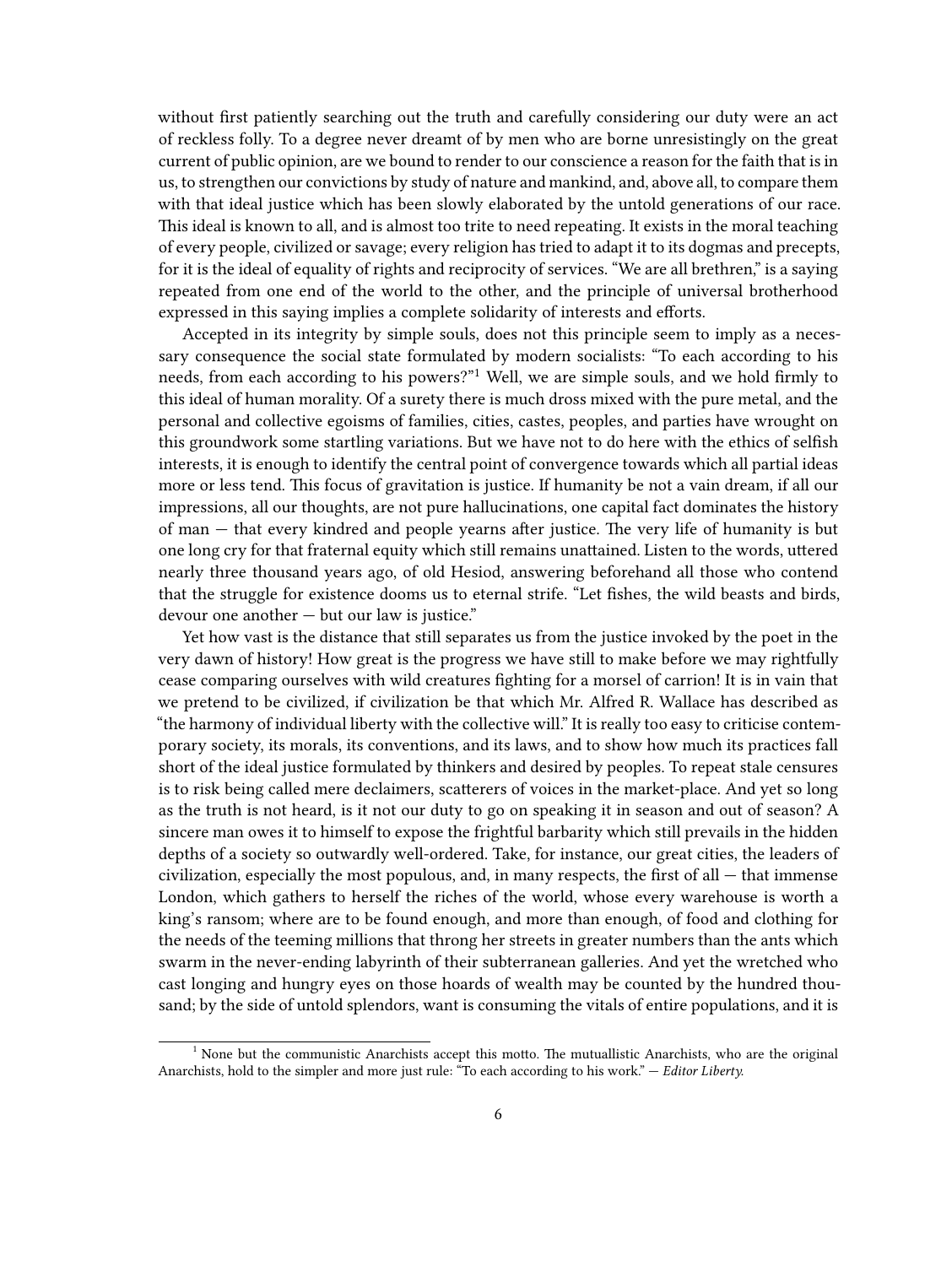only at times that the fortunate for whom these treasures are amassed hear, as a muffled wailing, the bitter cry which rises eternally from those unseen depths. Below the London of fashion is a London accursed, a London whose only food are dirt-stained fragments, whose only garments are filthy rags, and whose only dwellings are fetid dens. Have the disinherited the consolation of hope? No: they are deprived of all. There are some among them who live and die in dampness and gloom without once raising their eyes to the sun.

What boots it to the wretched outcast, burning with fever or craving for bread, that the Book of the Christians opens the doors of heaven more widely to him than to the rich! Beside his present misery all these promises of happiness, even if he heard them, would seem the bitterest irony. Does it not appear, moreover,—judging by the society in which the majority of preachers of the Gospel most delight,— that the words of Jesus are reversed, that the "Kingdom of God" is the guerdon of the fortunate of this world,— a world where spiritual and temporal government are on the best of terms, and religion leads as surely to earthly power as to heavenly bliss? "Religion is a cause for preferment, irreligion a bar to it," as a famous commentator of the Bible, speaking to his sovereign, said it ought to be.<sup>2</sup>

When ambition thus finds its account in piety, and hypocrites practise religion in order to give what they are pleased to call their conscience a higher mercantile value, is it surprising that the great army of the hopeless should forget the way to church? Do they deceive themselves in thinking that, despite official invitations, they would not always be well received in the "houses of God?" Without speaking here of churches whose sittings are sold at a price, where you may enter only purse in hand, is it nothing to the poor to feel themselves arrested on the threshold by the cold looks of well-clad men and the tightened lips of elegant women? True, no wall bars the passage, but an obstacle still more formidable stops the way,— the dark atmosphere of hatred and disgust which rises between the disinherited and the world's elect.

Yet the first word uttered by the minister when he stands up in the pulpit is "Brethren," a word which, by a characteristic differentiation, has come to mean no more than a sort of potential and theoretic fraternity without practical reality. Nevertheless, its primitive sense has not altogether perished, and if the outcast that hears it be not stupefied by hunger, if he be not one of those boneless beings who repeat idiotically all they hear, what bitter thoughts will be suggested by this word "brethren," coming from the lips of men who feel so little its force! The impressions of my childhood surge back into my mind. When I heard for the first time an earnest and eager voice beseech the "Father who is in heaven" to give us "our daily bread," it seemed to me that by a mysterious act a meal would descend from on high on all the tables of the world. I imagined that these words, repeated millions and milliards of times, were a cry of human brotherhood, and that each, in uttering them, thought of all. I deceived myself. With some the prayer is sincere; with the greater part it is but an empty sound, a gust of wind like that which passes through the reeds.

Governments at least talk not to the poor about fraternity; they do not torment them with so sorry a jest. It is true that in some countries the jargon of courts compares the Sovereign to a father whose subjects are his children, and upon whom he pours the inexhaustible dews of his love; but this formula, which the hungry might abuse by asking for bread, is no longer taken seriously. So long as Governments were looked upon as direct representatives of a heavenly Sovereign, holding their powers by the grace of God, the comparison was legitimate; but there

<sup>&</sup>lt;sup>2</sup> Alexander Cruden, Preface to the "Concordance."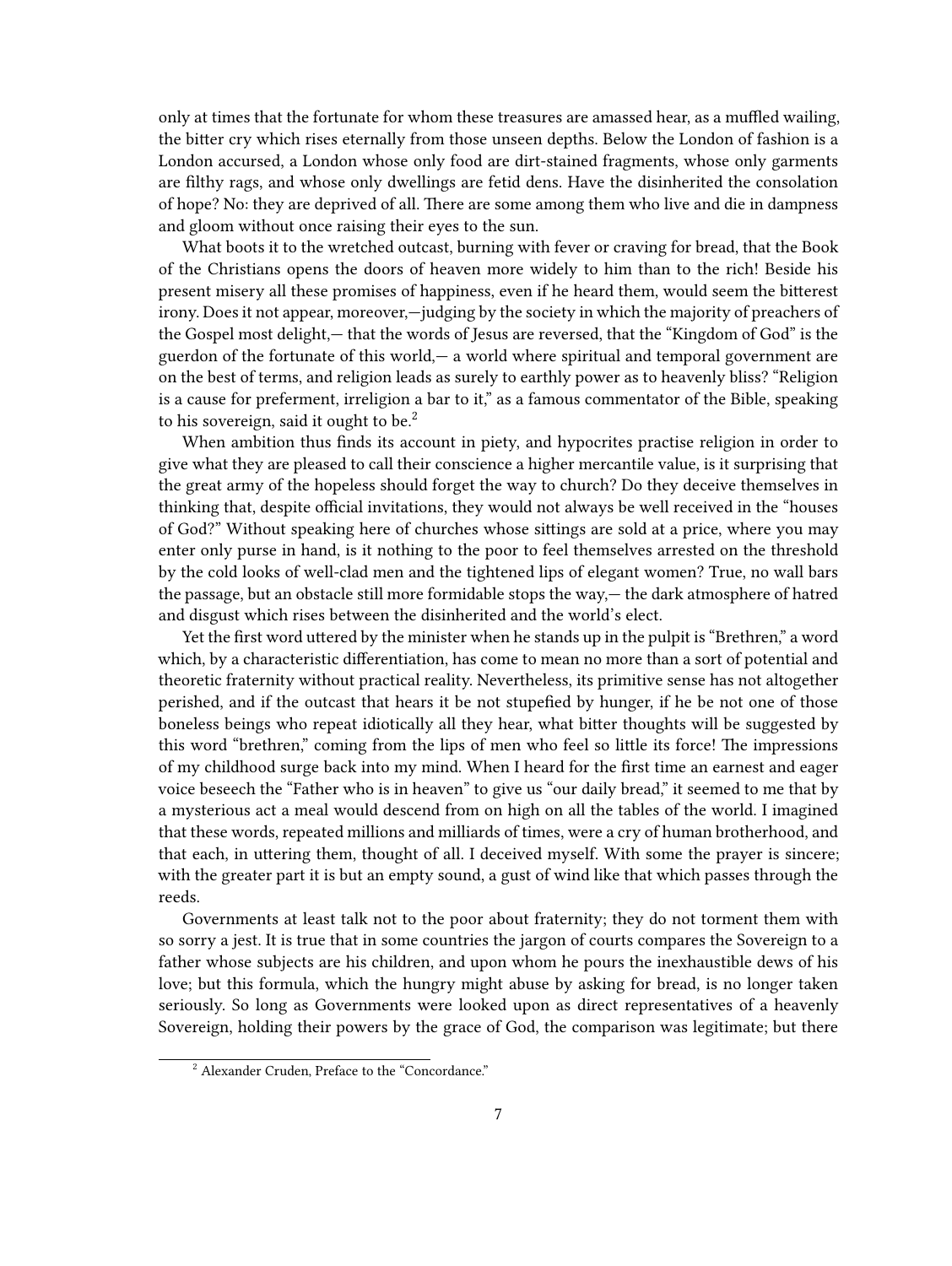are very few now that make any claim to this *quosi*-divinity. Shorn of the sanctions of religion, they no longer hold themselves answerable for the general weal, contenting themselves instead with promising good administration, impartial justice, and strict economy in the administration of public affairs. Let history tell how these promises have been kept. Nobody can study contemporary politics without being struck by the truth of the words attributed alike to Oxenstjerna and Lord Chesterfield: "Go, my son, and see with how little wisdom the world is governed!" It is now a matter of common knowledge that power, whether its nature be monarchic, aristocratic, or democratic, whether it be based on the right of the sword, of inheritance, or of election, is wielded by men neither better nor worse than their fellows, but whose position exposes them to greater temptations to do evil. Raised above the crowd, whom they soon learn to despise, they end by considering themselves essentially superior beings; solicited by ambition in a thousand forms, by vanity, greed, and caprice, they are all the more easily corrupted that a rabble of interested flatterers is ever on the watch to profit by their vices. And possessing as they do a preponderant influence in all things, holding the powerful lever whereby is moved the immense mechanism of the State — functionaries, soldiers, and police — everyone of their oversights, their faults, or their crimes repeats itself to infinity and magnifies as it grows. It is only too true: a fit of impatience in a Sovereign, a crooked look, an equivocal word, may plunge nations into mourning and be fraught with disaster for mankind. English readers, brought up to a knowledge of Biblical lore, will remember the striking parable of the trees who wanted a king.<sup>3</sup> The peaceful trees and the strong, those who love work and whom man blesses; the olive that makes oil, the fig-tree that grows good fruit, the vine that produces wine, "which cheereth God and man," refuse to reign; the bramble accepts, and of that noxious briar is born the flame which devours the cedars of Lebanon.

But these depositaries of power who are charged, whether by right divine or universal suffrage, with the august mission of dispensing justice, can they be considered as in any way more infallible, or even as impartial? Can it be said that the laws and their interpreters show towards all men the ideal equity as it exists in the popular conception? Are the judges blind when there come before them the wealthy and the poor—Shylock, with his murderous knife, and the unfortunate who has sold beforehand pounds of his flesh or ounces of his blood? Hold they always even scales between the king's son and the beggar's brat? That these magistrates should firmly believe in their own impartiality and think themselves incarnate right in human shape, is quite natural; every one puts on  $-$  sometimes without knowing it  $-$  the peculiar morality of his calling; yet judges, no more than priests, can withstand the influence of their surroundings. Their sense of what constitutes justice, derived from the average opinion of the age, is insensibly modified by the prejudices of their class. How honest soever they may be, they cannot forget that they belong to the rich and powerful, or to those, less fortunate, who are still on the look-out for preferment and honor. They are moreover blindly attached to precedent, and fancy that practices inherited from their forerunners must needs be right. Yet when we examine official justice without prejudice, how many iniquities do we find in legal procedures! Thus the English are scandalized — and rightly so — by the French fashion of examining prisoners, those sacred beings who in strict probity ought to be held innocent until they are proved guilty; while the French are disgusted, and not without reason, to see English justice, through the English Government, publicly encourage treachery by offers of impunity and money to the betrayer, thereby deepening the degradation

<sup>&</sup>lt;sup>3</sup> Judges ix. 8.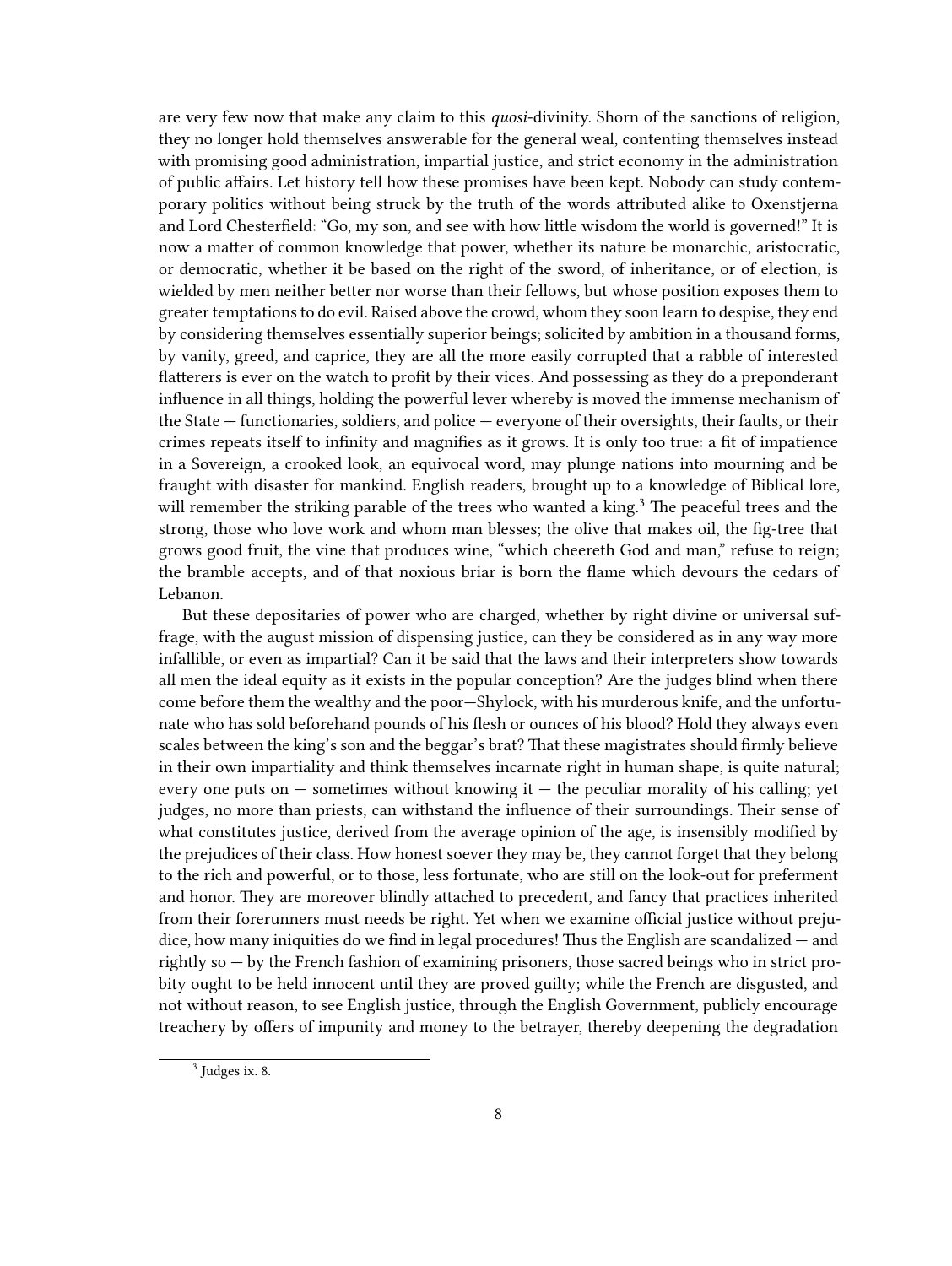of the debased and provoking acts of shameful meanness which children in their schools, more moral than their elders, regard with unfeigned horror.

Nevertheless law, like religion, plays only a secondary part in contemporary society. It is invoked but rarely to regulate the relations between the poor and the rich, the powerful and the weak. These relations are the outcome of economic laws and the evolution of a social system based on inequality of conditions.

*Laissez faire!* Let things alone! have said the judges of the camp. Careers are open; and although the field is covered with corpses, although the conqueror stamps on the bodies of the vanquished, although by supply and demand, and the combinations and monopolies in which they result, the greater part of society becomes enslaved to the few, let things alone — for thus has decreed fair play. It is by virtue of this beautiful system that a *parvenu*, without speaking of the great lord who receives counties as his heritage, is able to conquer with ready money thousands of acres, expel those who cultivate his domain, and replace men and their dwellings with wild animals and rare trees. It is thus that a tradesman, more canning or intelligent, or, perhaps, more favored by luck than his fellows, is enabled to become master of an army of workers, and as often as not to starve them at his pleasure. In a word, commercial competition, under the paternal aegis of the law, lets the great majority of merchants — the fact is attested by numberless medical inquests — adulterate provisions and drink, sell pernicious substances as wholesome food, and kill by slow poisoning, without for one day neglecting their religious duties, their brothers in Jesus Christ. Let people say what they will, slavery, which abolitionists strove so gallantly to extirpate in America, prevails in another form in every civilised country; for entire populations, placed between the alternatives of death by starvation and toils which they detest, are constrained to choose the latter. And if we would deal frankly with the barbarous society to which we belong, we must acknowledge that murder, albeit disguised under a thousand insidious and scientific forms, still, as in the times of primitive savagery, terminates the majority of lives. The economist sees around him but one vast field of carnage, and with the coldness of the statistician he counts the slain as on the evening after a great battle. Judge by these figures. The mean mortality among the well-to-do is, at the utmost, one in sixty. Now the population of Europe being a third of a thousand millions, the average deaths, according to the rate of mortality among the fortunate, should not exceed five millions. They are three times five millions! What have we done with these ten million human beings killed before their time? If it be true that we have duties, one towards the other, are we not responsible for the servitude, the cold, the hunger, the miseries of every sort, which doom the unfortunate to untimely deaths? Race of Cains, what have we done with our brothers?

[To be continued.]

# <span id="page-8-0"></span>**What's To Be Done? A Romance. By N. G. Tchernychewksy.**

Translated by Benj. R. Tucker.

Continued from No. 42.

Maria Alexevna lent an attentive ear and tried to catch the conversation; but her knowledge of French was limited. However, she knew the meaning of certain words which perpetually recurred in the conversation: *beautiful, charming, love, happiness.*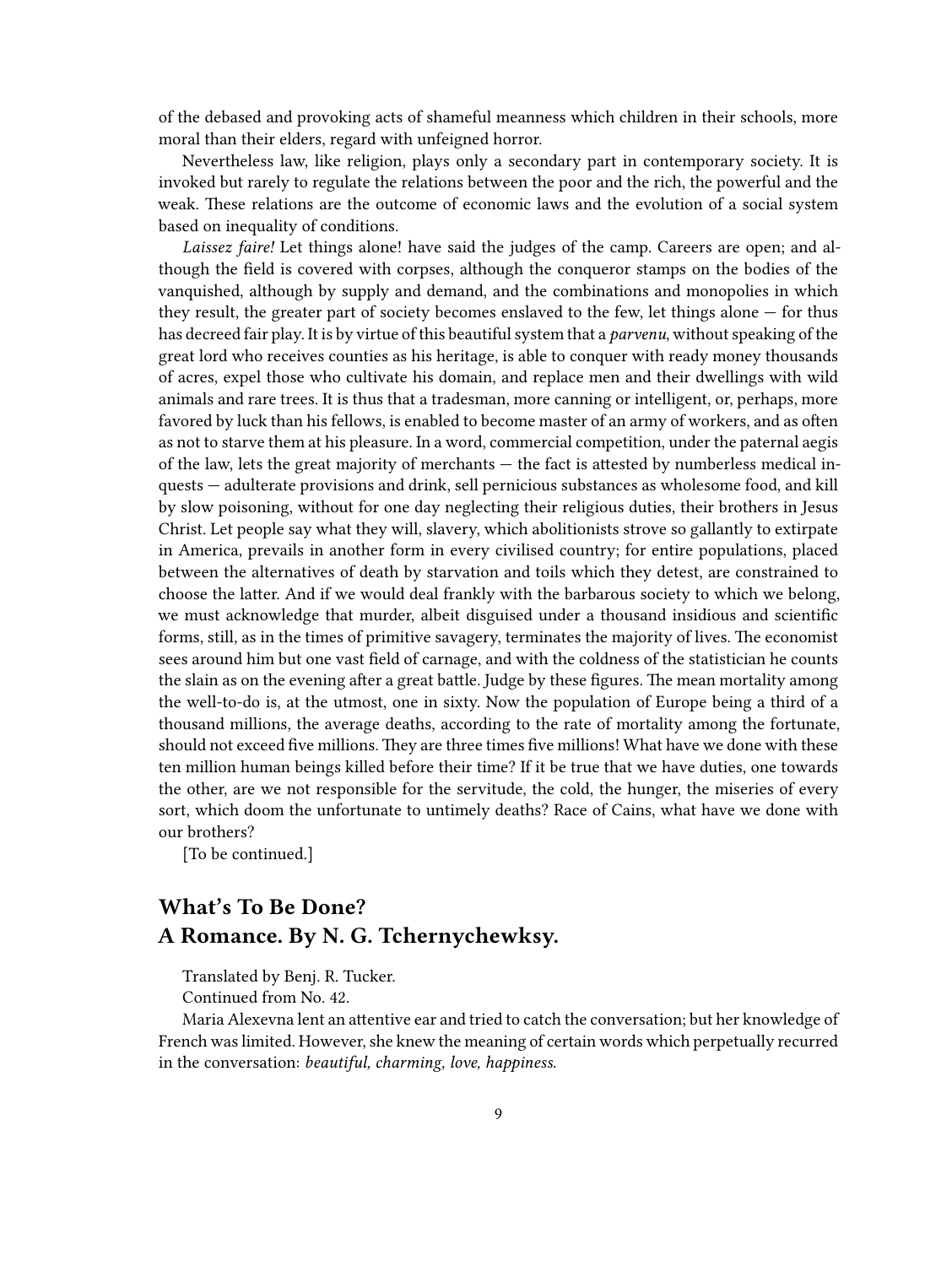*Beautiful! Charming!* Maria Alexavna has long heard those adjectives applied to her daughter. *Love!* She clearly sees that Mikhail Ivanytch is madly in love. Where there is*love* there is *happiness*. It is complete; but when will he speak of marriage?

"You are very ungrateful, Vérotchka," said Maria Alexevna in a low voice to her daughter; "why do you turn away your head? They certainly pay you enough attention, little stupid! Tell me the French for *engaged* and *marriage*. Have they said those words?"

"No, mamma."

"Perhaps you are not telling me the truth? Take care!"

"No; no such words have passed their lips. . . . Let us go; I can stay here no longer!"

"Go! What do you say, wretch?" muttered Maria Alexevna, into whose eyes the blood shot.

"Yes, let us go! Do with me what you will; but I stay here no longer. Later I will tell you why. Mamma," continued the young girl, in a loud voice, "I have too severe a headache; I can remain no longer. Let us go, I beg of you."

And at the same time Vérotchka rose.

"It is nothing." said Maria Alexevna, severely; "promenade in the corridor a little while with Mikhail Ivanytch, and it will pass away."

"Mamma, I feel very ill; come quickly, I beg of you."

The young people hastened to open tho door and offered their arms to Vérotchka, who had the impoliteness to refuse. They placed the ladies in the carriage. Meanwhile Maria Alexevna looked upon the valets with an air which seemed to say: "See, rabble, how eager these fine gentlemen are in their attentions, and that one there will be my son-in-law, and soon I too shall have at my bidding wretches like you." Then mentally addressing her daughter:

"Must you be obstinate, stupid that you are! But I will put you on your good behavior. . . . Stay, stay, my future son-in-law is spearing to her; he arranges her in the carriage. Listen: *health, visit, permit* (he is asking her permission to call and inquire after her health.)" Without becoming any the less angry, Maria Alexevna took into consideration the words she had just heard.

"What did he say on leaving you?" she asked, as soon as the carriage had started.

"He told me that tomorrow morning he would come to our house to ask after my health."

"You are not lying? He really said tomorrow?"

Vérotchka said nothing.

"You have escaped finely," resumed her mother, who could not refrain from pulling her hair; "but be gay tomorrow! Sleep tonight, stupid, and above all do not take it into your head to weep; for if tomorrow morning you are pale, if your eyes are red, beware! I shall be pitiless; your pretty face will be gone; but I shall have asserted myself!"

"I long since ceased to weep, as you well know."

"That's right! But talk with him a little more."

"I will try tomorrow."

"That's right! It is time to become reasonable. Fear God and have a little pity for your mother, boldface that you are!"

After a silence of ten minutes:

"Vérotchka, do not be angry with me; it is through love for you and for your good that I torment you. children are so dear to their mothers. I carried you for nine months in my womb. I ask of you only gratitude and obedience. Do as I tell you, and tomorrow he will propose."

"You are mistaken, mamma; he does not dream of it. If you knew of what they talked!"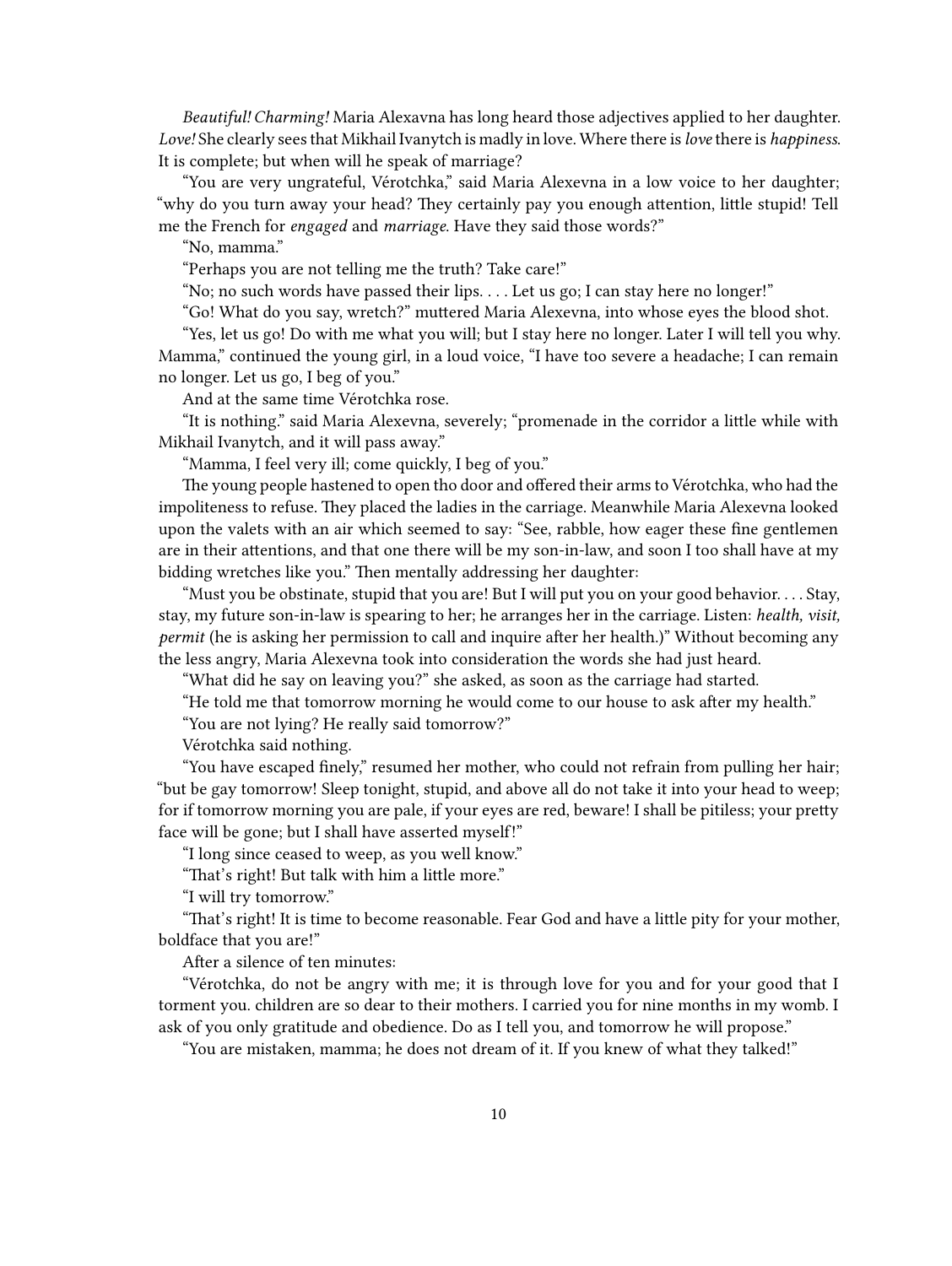"I know it. If he does not think of marriage, I know of what he thinks. But he does not know the people with whom he has to deal. We will reduce him to servile obedience, and, if necessary, I will carry him to the altar in a sack, or I will drag him there by the hair, and still he will be content. but a truce to babbling! I have already said too much to you; young girls should not know so much. It is the business of their mothers. The daughters have only to obey. Tomorrow you will speak to him."

"Yes."

"And you, Pavel Konstamtinytch, of what are you thinking with your chilly air? You tell her also, in the name of your paternal authority, that you order her to obey her mother in everything."

"Maria Alexevna, you are a wise woman; but the affair is difficult, and even dangerous. Can you carry it through?"

"Imbecile! That is very appropriate now! And before Vérotchka, too! The proverb is quite right: *do not stir up ordure if you fear its stench.* It is not your advice that I ask; only this: should a daughter obey her mother?"

"Certainly! Certainly! Maria Alexevna, that is just."

"Well, do you order her as a father?"

"Vérotchka, obey in all things your mother, who is a wise woman, an experienced woman. She will not teach you to do evil. This obedience I enjoin upon you as a father."

On stepping from the carriage Vérotchka said to her mother:

"It is well; I will talk with him tomorrow. But I am very tired, and I need rest."

"Yes, go to bed. I will not disturb you. Sleep well; you need to for tomorrow."

In order to keep her promise Maria Alexevna entered the house without making a disturbance. How much that cost her! How much it cost her also to see Vérotchka enter her room directly without stopping to take tea!

"Vérotchka, come here!" she said to her, pleasantly.

The young girl obeyed.

"Bow your little head; I wish to bless you. There! May God bless you, Vérotchka, as I bless you!"

Three times in succession she blessed her daughter, after which she offered her her hand to kiss.

"No, mamma. I long ago told you that I will not kiss your hand. Let me go now, for I really feel very ill."

The eyes of Maria Alexevna blazed with hatred, but she again restrained herself, ana gently said:

"Go! Rest yourself!"

Vérotchka spent much time in undressing.

While taking off her dress and patting it in the closet, while taking off her bracelets and earrings, each of those simple operations was followed by a long reverie. It was some time before she discovered that she was very tired, and that she had sunk into an arm-chair, being unable to stand erect before the mirror. At last she perceived it, and made haste to get into bed.

She had scarcely lain down when her mother entered, carrying on a tray a large cup of tea and a number of biscuits.

"Come, eat, Vérotchka, it will do you good. You see that your mother does not forget you. I said to myself: Why has my daughter gone to bed without her tea? And I desired to bring it to you myself; help yourself, dear child."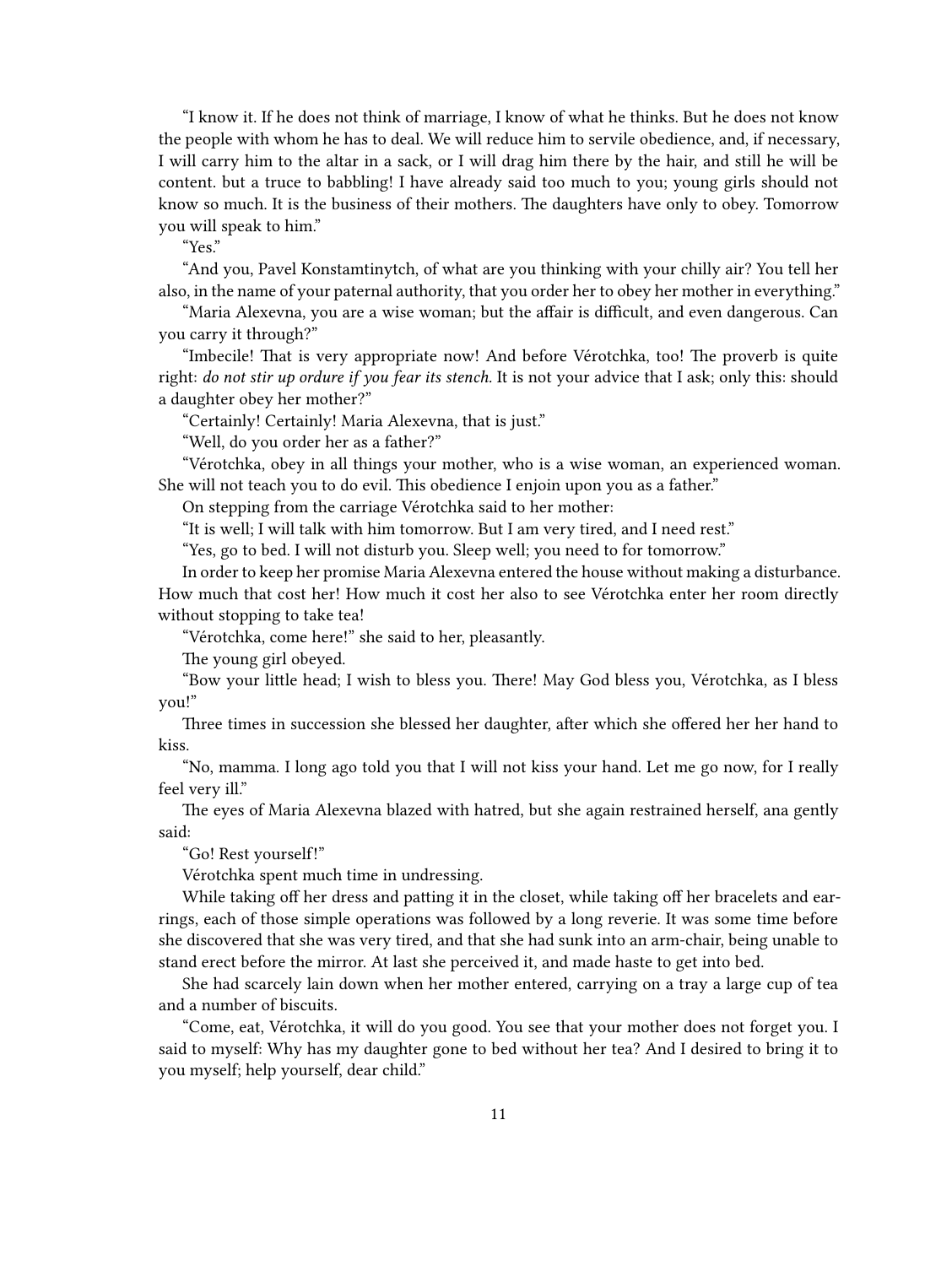This kind and gentle voice which Vérotchka had never heard surprised her very much, till, looking at her mother, she saw her cheeks inflamed and her eyes disordered.

"Eat!" continued Maria Alexevna; "when you have finished, I will go for more."

The tea and cream which she had brought aroused Vérotchka's appetite, and, raising herself on her elbow, she began to drink.

"Tea is really good when it is fresh and strong, with plenty of sugar and cream. When I get rich, I shall always drink it so; it is not like warmed-over, half-sweetened tea, which is so unpalatable. Thank you, mamma."

"Do not go to sleep; I am going to get you another cup. Drink," she continued, as she came back bearing an excellent cup of tea; "drink, my child; I wish to stay with you longer."

Accordingly she sat down, and, after a moment's silence, she began to talk in a somewhat confused voice, now slowly, now rapidly.

"Vérotchka, you just said 'Thank you' to me; it is a long time since those words escaped your lips. You think me wicked; well, yes, I am wicked! Can one help it?

"But, dear me! how weak I am! Three punches in succession — at my age! And then you vexed me; that is why I am weak.

"My life has been a very hard one, my daughter! I do not want you to live one like it. You shall live in luxury. How many torments I have endured! Oh, yes! how many torments!

"You do not remember the life that we lived before your father got his stewardship. We lived very poorly; I was virtuous then, Vérotchka. But now I am no longer so, and I will not burden my soul with a new sin by falsely telling you that I am still virtuous. I have not been for a long time, Vérotchka; you are educated, I am not; but I know all that is written in your books, and I know that it is written there that no one should be treated as I have been. They reproach me for not being virtuous, too! and your father the first, the imbecile!

"My little Nadinka was born; he was not her father. Well, what of it! What harm did that do him?

"Was it I who received the position of chief deputy?

"And was it not his fault as much as mine, and more?

"They took my child to put it with the foundlings, and I know not what became of her. Now I hardly care whether she is still living; but then I suffered much. I became wicked, and then all began to go well. I made your father chief deputy, I made him steward, and at last we were where we could live well. Now, how have I succeeded in doing that? By becoming dishonest; for it is written in your books, I know, Vérotchka, that none but rascals make any figure in the world. Is it not true?

"Now your fool of a father has money, thanks to me. And I too have money! Perhaps more than he. It was I who made it all!

"Your fool of a father has come to esteem me, and I have made him walk straight. When I was virtuous, he ill-treated me without reason, and just because I was good. I had to become wicked.

"It is written in your books that we should be good; but can one in the present arrangement of things? For it is necessary to live. Why do they not make society anew, and in accordance with the beautiful order which exists only in your books? It would be better, I know, but the people are so stupid! What can be done with such people? Let us live, then, according to the old order. The old order, your books say, is built on robbery and falsehood. The new order not existing, we must live according to the old. Steal and lie my daughter; it is through love of you . . . that I speak . . . and . . ."'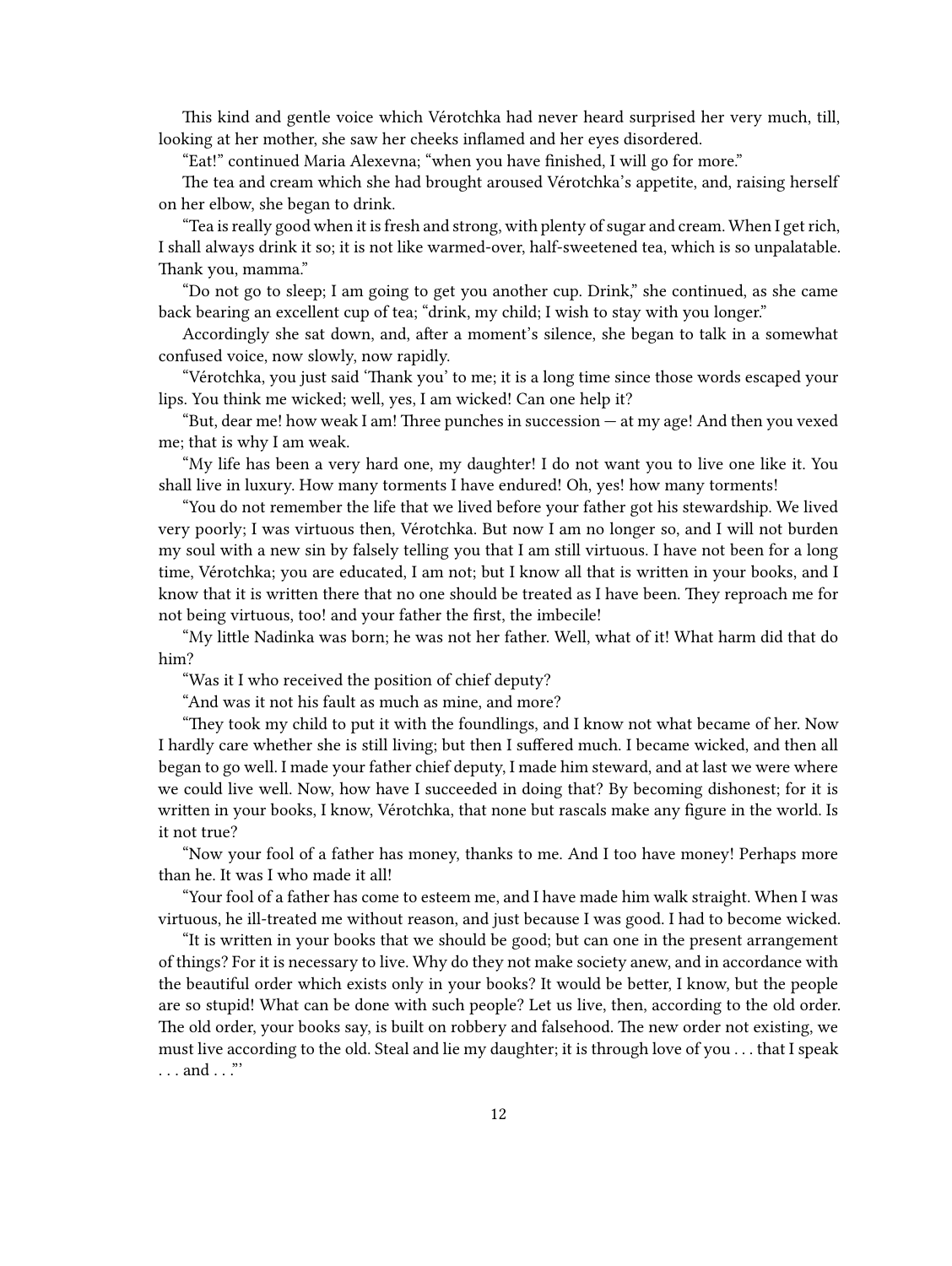The voice of Maria Alexevna was extinguished in a loud snore.

<span id="page-12-0"></span>**II.**

Maria Alexevna, while she knew what had happened at the theatre, did not however know the sequel. While she was snoring on a chair, Storechnikoff, his two friends, and the officer's French mistress were finishing supper in one of the most fashionable restaurants.

"M'sieur Storechnik!" — Storechnikoff beamed, this being the third time that the young Frenchwoman had addressed him since the beginning of the supper. — "M'sieur Storechnik! let me call you so, it sounds better and is easier to pronounce; you did not tell me that I was to be the only lady in your society. I hoped to meet Adele here; I should have been pleased, for I see her so rarely!"

"Adele, unfortunately, has fallen out with me."

The officer started as if to speak; then, changing his mind, kept silent. It was the civilian who said:

"Do not believe him, Mademoiselle Julie. He is afraid to tell you the truth and confess that he has abandoned this Frenchwoman for a Russian."

"I do not clearly understand why we came here either," muttered the officer.

"But," replied Julie, "why not, Serge, since Jean invited us? I am very glad to make the acquaintance of M. Storechnik, though he has very bad taste, I admit. I should have nothing to say, M. Storechnik, if you had abandoned Adele for the beautiful Georgian whom you visited in her box, but to exchange a Frenchwoman for a Russian! I can fancy her pale cheeks,— no, I beg pardon, that is not exactly the word; blood with cream in it, as you call it,— that is, a dish which only you Esquimaux are able to relish. Jean, hand me the cigar-ash tray to pass to M. Storechnik that he may humble his guilty head beneath the ashes."

"You have just said so many foolish things, Julie, that you are the one to humble your guilty head beneath the ashes. She whom you call Georgian is precisely the Russian in question." Thus spoke the officer.

"You are laughing at me."

"Not at all; she is a pure-blooded Russian."

"It is impossible."

"You are wrong in supposing, my dear Julie, that our country has but one type of beauty. Have you not brunettes and blondes in France? As for us, we are a mixture of tribes including blondes like the Finns ("Finns! that is it! that is it!" exclaimed the Frenchwoman) and brunettes darker than the Italians, the Tartars, and the Mongolians ("The Mongolians! very good!" again exclaimed the Frenchwoman). These different types are mingled, and our blondes whom you so hate are but a local type, very numerous, but not exclusive."

"That is astonishing! But she is splendid! Why does she not become an actress? But mind, gentlemen, I speak only of what I have seen; there is still an important question to be settled, her foot? Has not your great poet Karassin said that in all Russia there could not be found five pairs of dainty little feet?"

"Julie, it was not Karassin who said that. Karassin, whom you would do better to call Kuramzine, is neither a Russian nor a poet; he is a Tartar historian. It was Pouchkine who spoke of the little feet. That poet's verses, very popular in his day, have lost a little of their value. As for the Esquimaux, they live in America, and our savages who drink stags' blood an called Samoyedes."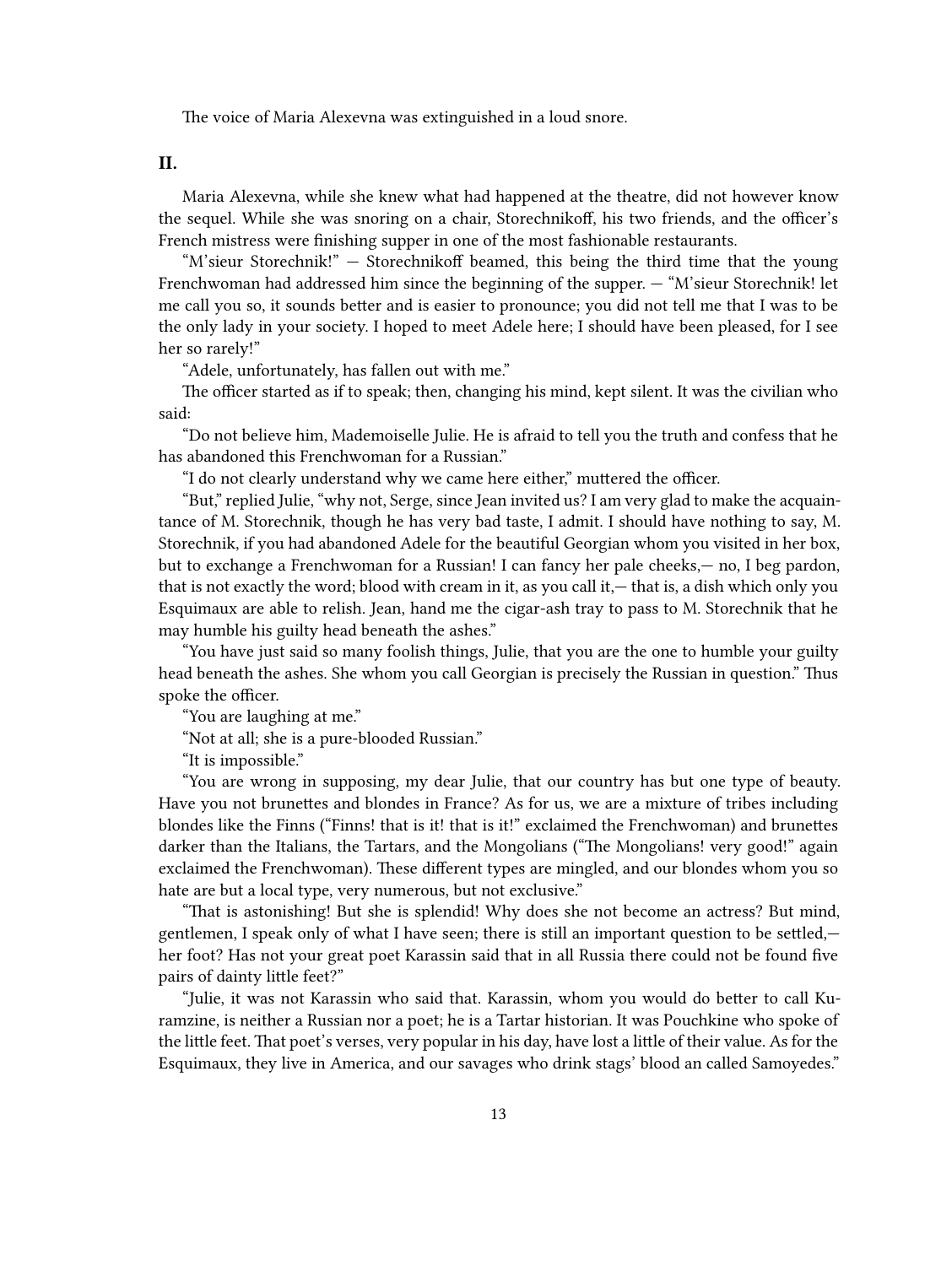"I thank you, Serge; Karamzine historian. Pouchkine: . . . I know. The Esquimaux in America, the Russians Samoyedes . . . Samoyedes, that name sounds well, Sa-mo-yedes. I shall remember, gentlemen, and will make Serge repeat it all to me when we get home. These things are useful to know in a conversation. Besides, I have a passion for knowledge; I was born to be a Stael. But that is another affair. Let us come back to the question,— her foot?"

"If you will allow me to call upon you to-morrow, M'elle Julie, I shall have the honor to bring you her shoe."

"I hope so; I will try it on; that excites my curiosity."

Storechnikoff was enchanted. And how could he help it? Hitherto he had been the follower of Jean, who had been the follower of Serge, who had been the follower of Julie, one of the most elegant of the Frenchwomen in Serge's society. It was a great honor that they did him.

"The foot is satisfactory," said Jean; "I, as a positive man, am interested in that which is more essential; I looked at her neck"

"Her neck is very beautiful," answered Storechnikoff, flattered at the praises bestowed upon the object of his choice, and he added, to flatter Julie:

"Yes, ravishing! And I say it, though it be a sacrilege in this presence to praise the neck of another woman."

"Ha! Ha! Ha! He thinks to pay me a compliment! I am neither a hypocrite nor a liar, M. Storechnik; I do not praise myself, nor do I suffer others to praise me where I am unworthy. I have plenty of other charms left, thank God! But my neck! . . . Jean tell him what it is. Give me your hand, M. Storechnik, and feel here, and there. You see that I wear a false neck, as I wear a dress, a petticoat, a chemise. Not that it pleases me; I do not like such hypocrisies; but it is admitted in society: a woman who has led the life that I have led  $-$  M. Storechnik, I am now an anchorite in comparison with what I have been — such a woman cannot preserve the beauty of her throat"

And Julie burst into tears, crying:

"O my youth! O my purity! O God! was it for so much infamy that I was born?"

"You lie, gentlemen," she cried, rising suddenly from her seat and striking her hand upon the table; "you slander this young girl; you are vile! She is not his mistress; I saw it all. He wishes to buy her of her mother. I saw her turn her back upon him, quivering with indignation. Your conduct is abominable! She is a pure and noble girl!"

"Yes," said Jean, languidly stretching himself. "My dear Storechnikoff, you must prove your words. You describe very well what you have not seen. What matters it, alter all, whether it be a week before or a week after. For you will not be disenchanted, and the reality will surpass your imagination. I surveyed her; you will be content."

Storechnikoff held back no longer:

"Pardon, Mademoiselle Julie, you are mistaken in your conclusions; she is really my mistress. It was a cloud caused by jealousy. She had taken offence because during the first act I had remained in Mademoiselle Mathilde's box. That was all."

"You are lying, my dear," said Jean, yawning.

"No, truly!"

"Prove it! I am positive, and do not believe without proofs."

"What proof can I give you?"

"You yield already! what proof? This, for instance. Tomorrow we will take supper here again together. Mademoiselle Julie shall bring Serge, I will bring my little Berthe, and you shall bring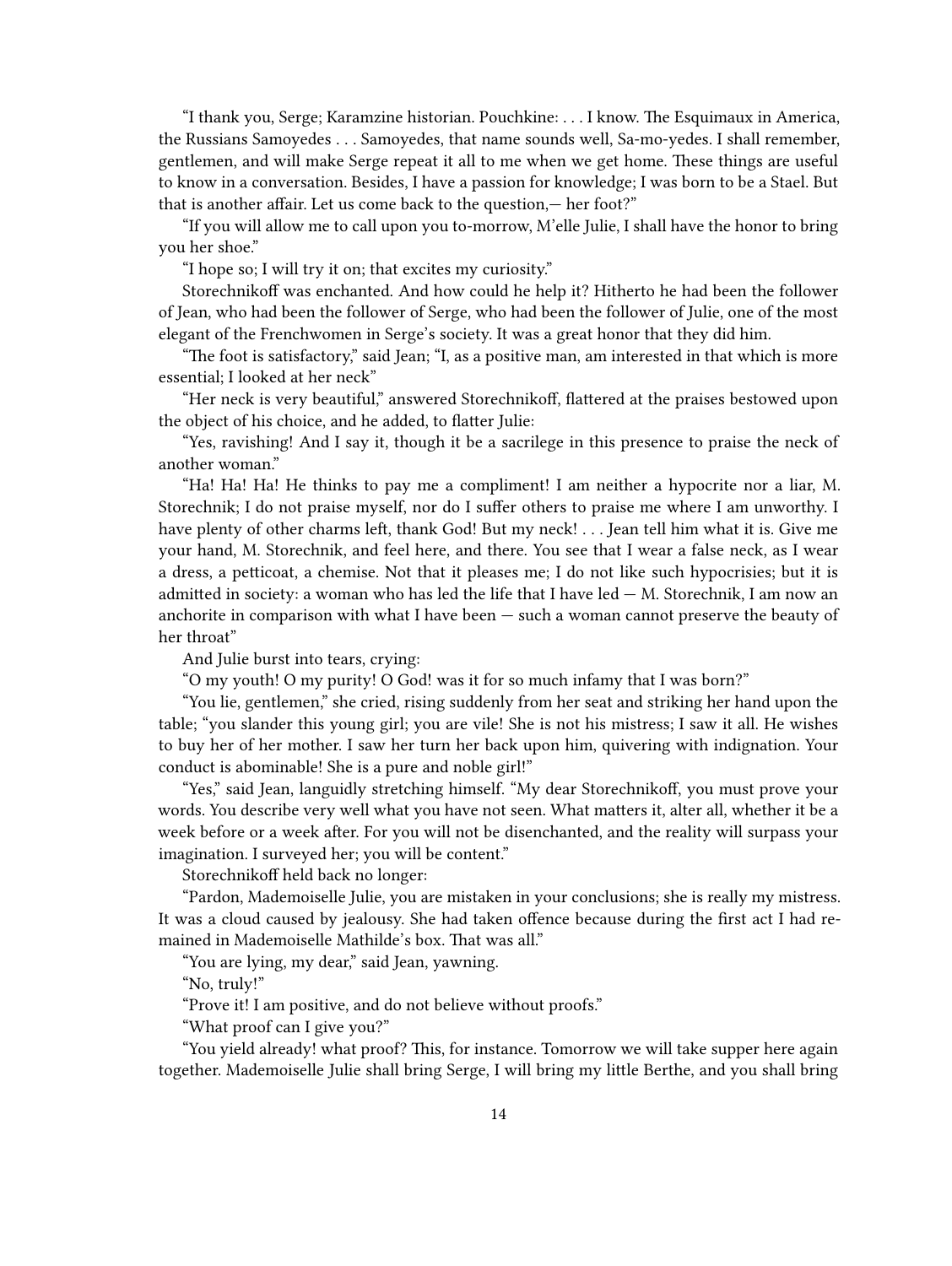the beauty in question. If you bring her, I lose, and will pay for the supper; if you do not bring her, we will banish you in shame from our circle."

While speaking Jean had rung, and a waiter had come.

"Simon," he said to him, "prepare a supper tomorrow for six persons. A supper such as we had here at the time of my marriage to Berthe. Do you remember it, before Christmas? In the same room."

"Ah, sir, could one forget such a supper? You shall have it."

"Abominable people!" resumed Julie; "do you not see that he will set some trap for her? I have been plunged in all his filth of Paris, and I never met three men like these! In what society must I live? for what crime do I deserve such ignominy?"

And falling on her knees:

"My God! I was only a poor and weak woman! I endured hunger and cold in Paris. But the cold was so intense, the temptations so irresistible. I wished to live; I wished to love! Was that, then, so great a crime that you punish me thus severely? Lift me from this mire! My old life in Paris! Rather that than live among such people!"

She rose suddenly and ran to the officer:

"Serge, are you like these people? No, you are better."

"*Better*," echoed the officer, phlegmatically.

"Is this not abominable?"

"Abominable! Julie."

"And you say nothing! You let them go on? You become an accomplice!"

"Come and sit on my knee, my girl." And he began to caress her until she grew calm:

"Come, now, you are a brave little woman; I adore you at such times. Why will you not marry me? I have asked you so often."

"Marriage! Yoke! Appearances! No, never! I have already forbidden you to talk to me of such nonsense. Do not vex me. But, my beloved Serge, defend her. He fears you; save her!"

"Be calm, Julie! What would you have me do? If it is not he, it will be another; it comes to the same thing. Do you not see that Jean, too, already dreams of capturing her? And people of his sort, you know, are to be found by thousands. One cannot defend her against everybody, especially when the mother desires to put her daughter into the market. As well might one butt his head against the wall, as the Russian proverb says. We are a wise people, Julie: see how calm my life is, because I know how to bow to fate."

"That is not the way of wisdom. I, a Frenchwoman, struggle; I may succumb, but I struggle. I, for my part, will not tolerate this infamy! Do you know who this young girl is and where she lives?"

"Perfectly well."

"Well, let us go to her home; I will warn her."

"To her home! And past midnight! Let us rather go to bed. *Au revoir,* Jean; *au revoir,* Storechnikoff. You will not look for me at your supper tomorrow. Julie is incensed, and this affair does not please me either. *Au revoir.*"

"That Frenchwoman is a devil unchained," said Jean, yawning, when the officer and his mistress had gone. "She is very piquant; but she is getting stout already. Very agreeable to the eye is a beautiful woman in anger! All the same, I would not have lived with her four years, like Serge. Four years! Not even a quarter of an hour! But, at any rate, this little caprice shall not lose us our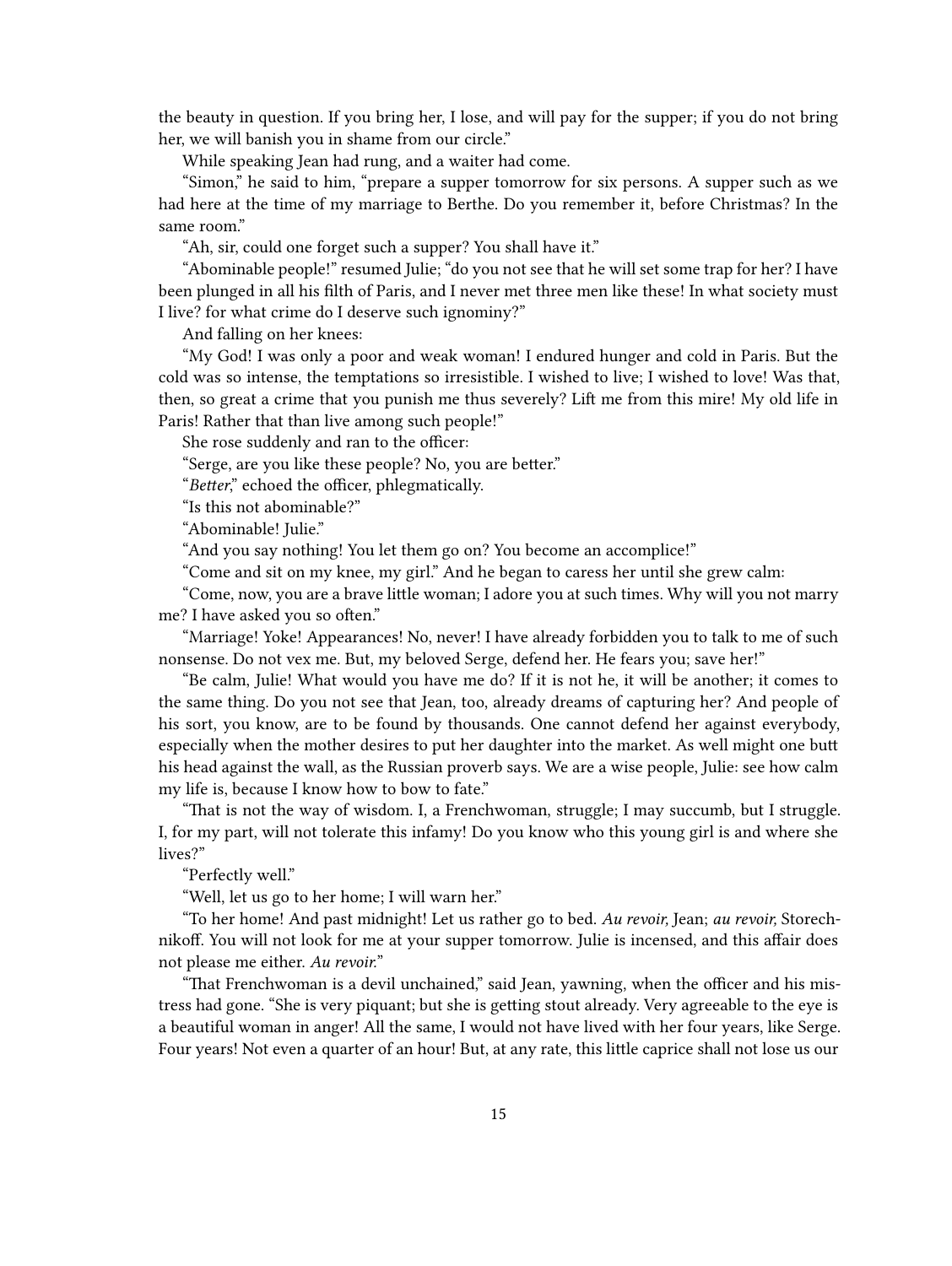supper. Instead of them I will bring Paul and Mathilde. Now it is time to separate. I am going to see Berthe a moment, and then to the little Lotchen's, who is veritably charming."

### <span id="page-15-0"></span>**III.**

"It is well, Vera; your eyes are not red; hereafter you will be tractable, will you not?"

Vérotchka made a gesture of impatience.

"Come! come!" continued the mother, "do not get impatient; I am silent. Last night I fell asleep in your room; perhaps I said too much: but you see, I was drunk, so do not believe anything I told you. Believe none of it, do you understand?" she repeated, threateningly.

The young girl had concluded the night before that, beneath her wild beast's aspect, her mother had preserved some human feelings, and her hatred for her had changed into pity; suddenly she saw the wild beast reappear, and felt the hatred returning; but at least the pity remained.

"Dress yourself," resumed Maria Alexevna, "he will probably come soon." After a careful survey of her daughter's toilet, she added:

"If you behave yourself well, I will give you those beautiful emerald earrings left with me as security for one hundred and fifty roubles. That is to say, they are worth two hundred and fifty roubles, and cost over four hundred. Act accordingly, then!"

Storechnikoff had pondered as to the method of winning his wager and keeping his word, and for a long time sought in vain. But at last, while walking home from the restaurant, he had hit upon it, and it was with a tranquil mind that he entered the steward's apartments. Having inquired first as to the health of Vera Pavlovna, who answered him with a brief "I am well," Storechnikoff said that youth and health should be made the most of, and proposed to Vera Pavlovna and her mother to take a sleigh-ride that very evening in the fine frosty weather. Maria Alexevna consented; adding that she would make haste to prepare a breakfast of meat and coffee, Vérotchka meanwhile to sing something.

"Sing us something, Vérotchka," she said, in a tone that suffered no reply.

Vérotchka sang "Troika,"<sup>4</sup> which describes, as we know, a girl of charming beauty all eyes to see an officer pass.

"Well, now, that's not so bad," murmured the old woman from the adjoining room. "When she likes, this Verka<sup>5</sup> can be very agreeable at least."

Soon Vérotchka stopped singing and began to talk with Storechnikoff, but in French.

"Imbecile that I am!" thought the old woman; "to think that I should have forgotten to tell her to speak Russian! But she talks in a low voice, she smiles; it's going well! it's going well! Why does he make such big eyes? It is easy to see that he is an imbecile, and that is what we are after. Good! she extends her hand to him. Is she not agreeable, this Yerka?"

[To be continued.]

"A free man is one who enjoys the use of his reason and his faculties; who is neither blinded by passion, not hindered or driven by oppression, not deceived by erroneous opinions." — Proudhon.

<sup>&</sup>lt;sup>4</sup> A song by Nekrassoff.

<sup>5</sup> Verka is an ill-natured diminutive of Vera.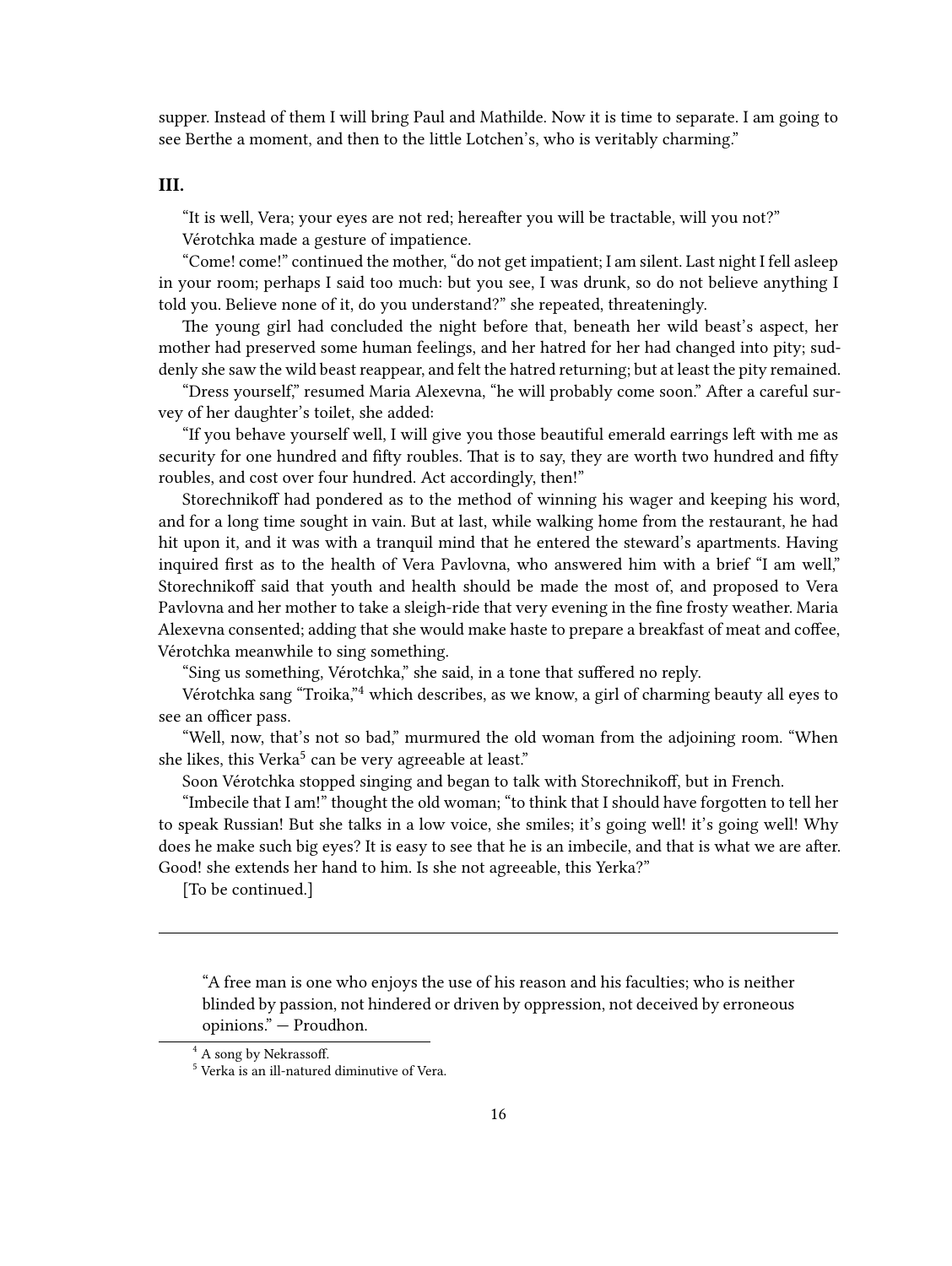## <span id="page-16-0"></span>**A Gratifying Discovery.**

Liberty made its first appearance in August, 1881. Of that issue a great many sample copies were mailed to selected addresses all over the world. Not one of these, however, was sent from this office directly to Nantucket, for I had never heard of a radical on that island. But, through some channel or other, a copy found its way thither, for, before the second number had been issued, an envelope bearing the Nantucket postmark came to me containing a greeting for Liberty, than which the paper has had none since more warm, more hearty, more sympathetic, more intelligent, more appreciative.

But the letter was anonymous. Its style and language, however, showed its writer to be a very superior person, which fact, of course, added value to the substance of its contents. The writer expressed his unqualified approval of the political and social doctrines enunciated in the first number of Liberty (and certainly in no number since have those doctrines been stated more boldly and nakedly than in that one), saying that these views had been held by him for years and that the advent of an organ for their dissemination was what he had long been waiting for. He gently chided Liberty, nevertheless, for its anti-religious attitude, not so much apparently from any counter-attitude of his own or from any personal sensitiveness in that direction, as from a feeling that religious beliefs are essentially private in their nature and so peculiar to the individuals holding them as to exempt them from public consideration and criticism. After admonishing Liberty to abandon this objectionable feature of its policy, the letter closed by saying that I did not need to know the writer's name, but, for the dollar enclosed, I might send the paper regularly to "Post Office Box No. 22, Nantucket, Mass."

Only the substance of the letter is given above, the manuscript having been inadvertently destroyed with an accumulation of others some time ago. To the given address Liberty has regularly gone, and I never failed to wonder, when mailing-day came, as to the identity of the mysterious Nantucketer.

Lately came the revelation. It will be remembered that a death occurred in Nantucket a few weeks ago, which attracted the attention of the whole country and occasioned columns of newspaper tribute and comment. In reading the various obituaries of the deceased, I learned that he was a man who had thought much and written radically on political subjects with a most decided trend toward complete individual liberty; that, nevertheless, he had been brought up in the Roman Catholic church, and to the end of his life was outwardly connected with it, though refusing on his death-bed to admit the priests to his presence for the administration of the sacrament; and that, though a member of a profession which necessarily made him a public man, he had always shunned publicity and notoriety in every way possible.

As these facts simultaneously presented themselves, the thought suddenly flashed upon my mind that I had found the holder of Box No. 22. Through a relative visiting Nantucket I instituted inquiries at the post-office on that island, and was promptly notified that the box in question had been rented for the past few years by the late Charles O'Conor. It was as I expected. The text of his letter, alas! is gone, but not its substance from my memory. The extracts from his published writings soon to appear in these columns will show how extreme a radical he was in his attitude towards governments, although in them he never expressed the fundamental thought acknowledged in his letter to me. Perhaps he regarded that as too strong meat for babes.

I am no hero-worshipper in the usual sense of that term, and among the friends of Liberty there are a number of humbler men than Charles O'Conor whose approval I value even more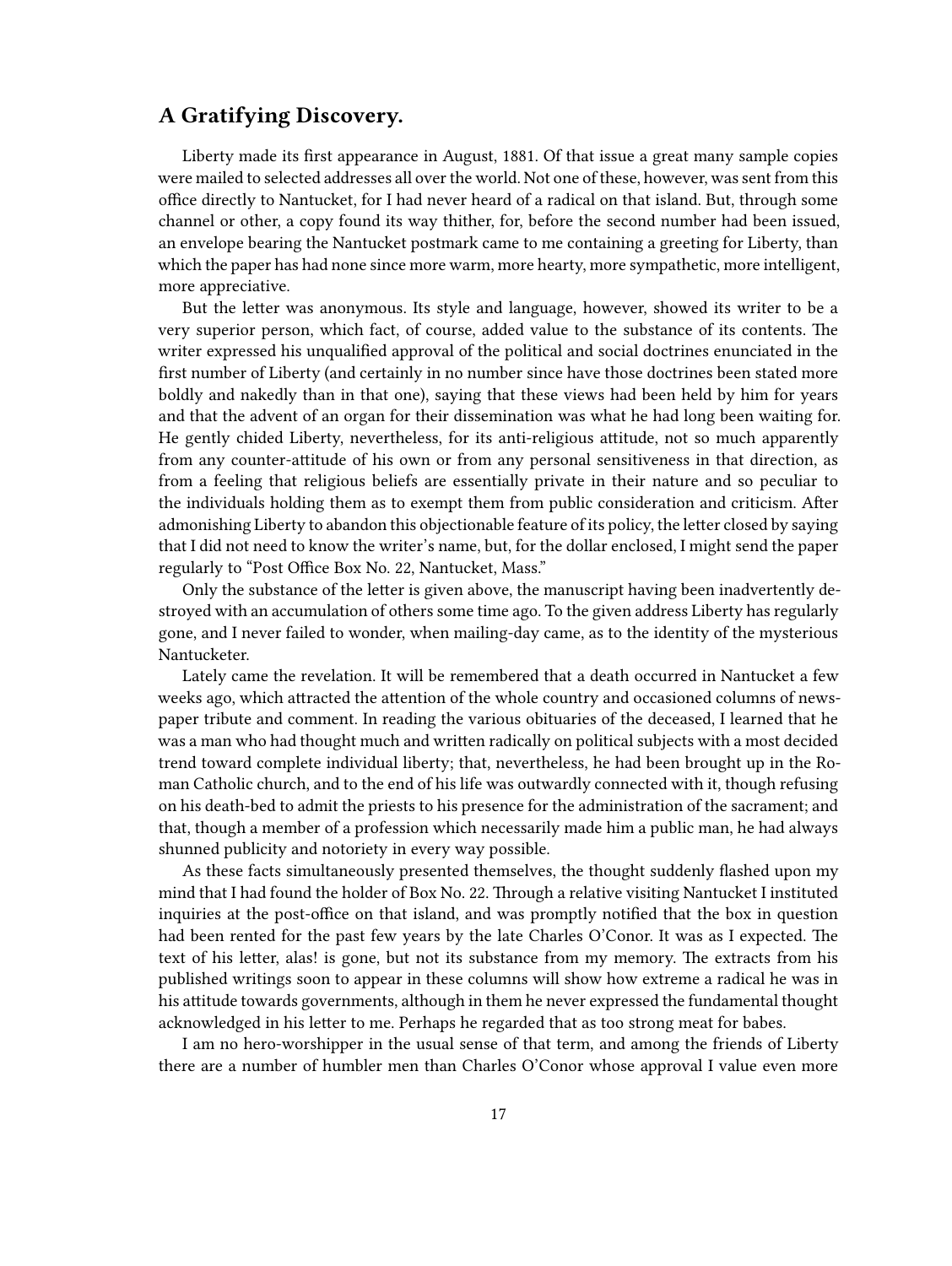highly than his; but none the less is it with extreme gratification that I now authoritatively record the fact that *the great lawyer whose wonderful eloquence and searching intellectual power kept him for two decades the acknowledged head of the American bar, far from being the Bourbon which an ignorant and dishonest press has pictured him, was* **a thorough-going Anarchist.**

T.

# <span id="page-17-0"></span>**The Cause of Crime.**

## *My Dear Kelly:*

It is with some trepidation that I venture to approach you with a doubt as to the completeness of your conclusion in "Anarchy in Alaska," under which caption I suspect you wrote in the last Liberty. I tremble, because I have found you dreadful Anarchists so fully equipped to disprove the results of my own reasoning, to upset the structures of my thought, and to show me for all my trouble a poor thinker. Yet it does seem as if you are rash in saying "injustice is the cause of all crime." While I abhor the doctrine of total depravity, I observe that man is rarely perfectly developed in all his features and characteristics. I see that all men, by reason simply of their imperfections, are constantly tending to wrong doing of one kind or other. I do not believe that the restrictions imposed by our social system are effective as a safeguard against crime: but, I ask, does the doctrine of Anarchy offer anything that will tend to protect man from his ignorance and weakness? Modern education is a humbug; but ignorance of self, and the ignoring of the laws of nature, which, *miserabile dictu*, exist and are accompanied by unerring results in their breaking, are responsible for many crimes against posterity and against the rights of the neighbor. Injustice and authority have nothing to do here, much as may be laid to their door. Will you show me that Anarchy presents an actual, effective help to erring, sinning humanity? That you know some ideal education that shall shame our accursed sham, and absolve individual liberty from its apparent devotion to self, and develop it to the grandest philosophy of unselfishness?

#### F.R.B.

The questions asked by F.R.B. are such as must occur to one whose nature revolts against the manifestly unjust conditions and relations of civilized society, but who has not studied the economic principles involved in Anarchy deeply enough to see their full significance and effects. It is precisely because Liberty does offer that which must emancipate man from ignorance and weakness that I believe it will abolish crime. I think it will be conceded by F.R.B. that poverty is the breeder of ignorance, avarice, and immorality, and that the worst traits of human nature have been produced by the conditions in which man has lived and the influences by which he has been surrounded. Ignorance of the rights and duties of men in their social relations leads to  $-$  is in itself indeed — violation of natural law. Inequality of conditions, opportunities, and fortunes is social disorder, of which crimes against possession are but manifestations. Crimes are committed from motives of avarice and revenge and through ignorance of the true principles of association.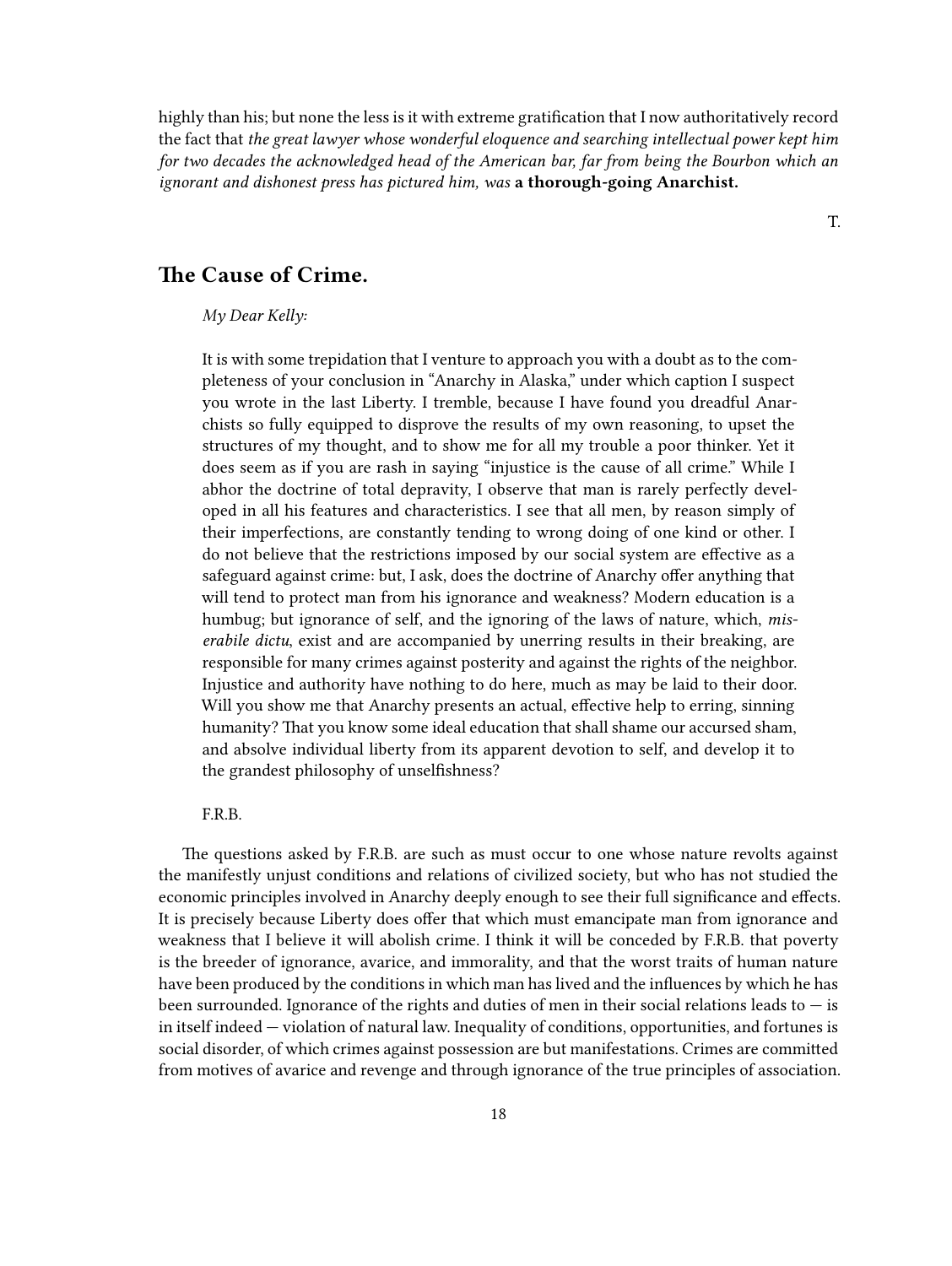All this is practically admitted by F.R.B., although perhaps he did not follow out the idea in just this direction. Now, it is easy to prove that injustice is the cause and the sole cause of poverty, wealth, inequality, social disorder. It is clearly unjust that one man should live in idleness upon the product of another man's labor, but that is precisely what the institution of property, with its right of increase maintained by authority, permits the proprietor to do. Property thereby restricts production and consumption, makes labor competitive, forbids exchange, and finally destroys society and abolishes itself. Property  $-$  possession plus legal privilege  $-$  is injustice, and produces all the conditions which make crime possible. Under such conditions it is clearly impossible for man to reach perfect development in mind, morals, or body; or to advance perceptibly toward perfection. He can neither know himself nor understand the laws of nature. The restrictions imposed by our social no-system are not only ineffective as safeguards against crime, but are in a great measure incentives to crime. Man has been legislating against evils for thousands of years, and has not succeeded in curing a single one with all his statutes and prisons and gibbets. The pseudo-homeopathic method of treating diseases of the social system is a gigantic failure, for all this legislating has been in direct violation of natural law. The modern education of which F.R.B. speaks is a sham because it does not even aim to teach the truth or to point out the way to knowledge of the needs of society. If it did teach the truth and encourage man to think, there would be no need for such a journal as Liberty. If Anarchy did not present an actual, effective help to erring and sinning humanity, there would be no excuse for the publication of Liberty. Poverty, ignorance, misery, and crime will disappear when the science of Justice shall have been discovered, for it only needs to be understood to be applied. Natural law needs no authority for its enforcement. Recognition of the facts alone is necessary. The fundamental law of nature is Liberty, and the ideal education is that which leads to an understanding of this grandest of all philosophies.

It would require, it has required, volumes to show F.R.B. all that he asks for, and it has been shown much more clearly than I could hope to show it if I had volumes in which to explain it and the knowledge with which to fill the volumes. And yet one may discover much by diving beneath the surface of things. He may discover what the general character of the bottom of the sea is, even though he does not explore the entire bed and cannot describe every rock and shoal. If one but once realizes what equality of conditions means and what Liberty actually is, he has the foundation upon which to build an ideal and practicable social structure, in which every fact known to him may be used as building material and fitted into its proper place. Conceive a state of social organization in which all men are enabled to enjoy all the products of labor, in which it is more profitable to consume than to hoard, in which no man need labor more than three hours a day, and you will not find it so hard to believe in the possibility of the improvement of human nature.

K.

## <span id="page-18-0"></span>**Misleaders of Public Opinion.**

The ignorance of the men who pretend to instruct and advise the people through the daily press is the greatest obstruction to the advance of scientific knowledge of political economy. The people are in the habit of believing what the newspapers tell them, and when an editor assumes to speak *ex cathedra* on questions which he in no measure understands, he succeeds only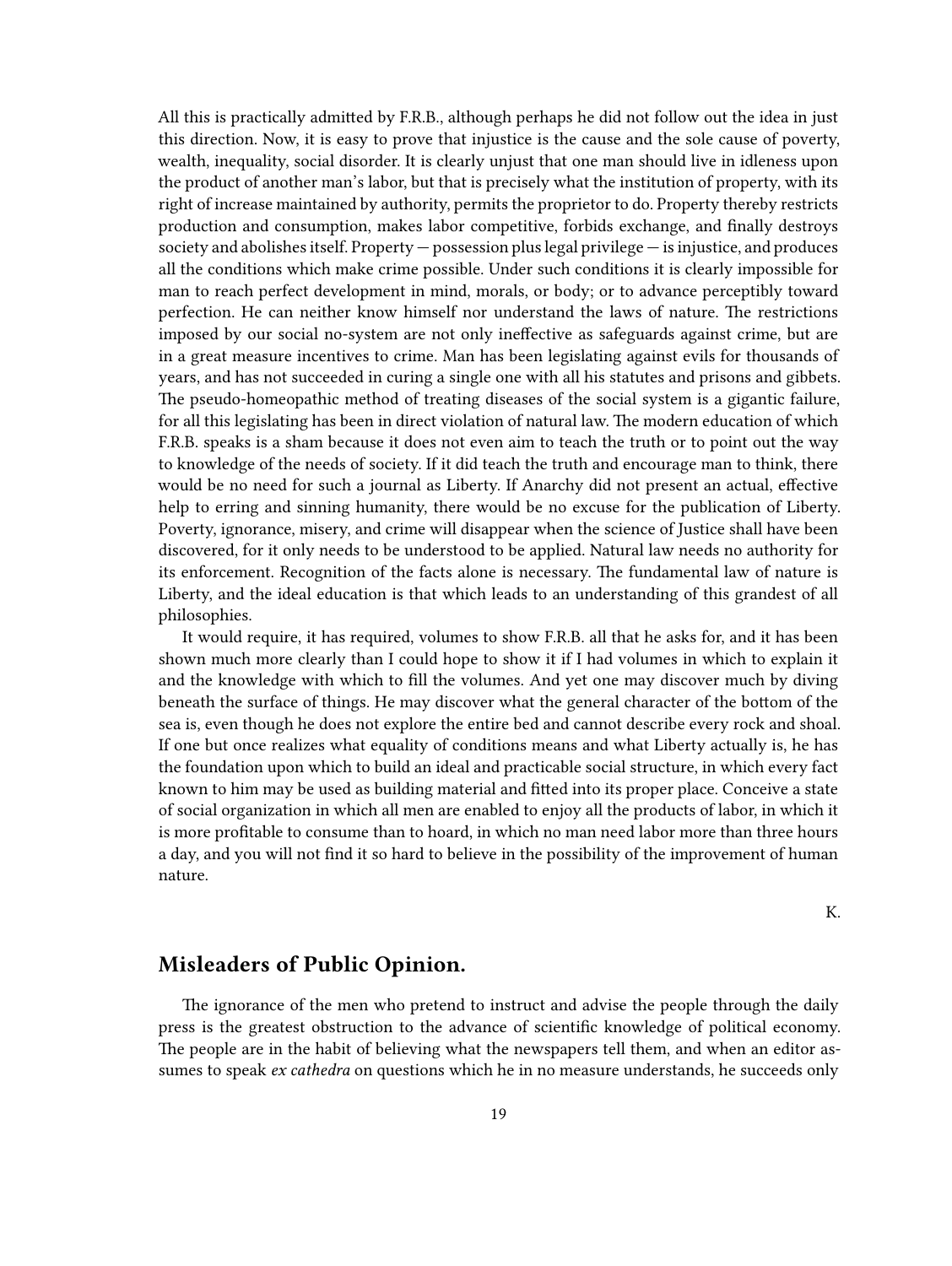in muddling the heads of his readers and propagating error. The Boston "Transcript" is one of the papers that gets an occasional glimmer of sense into its remarks on social questions, but its knowledge is so fragmentary and so tangled up with a mass of misinformation that it only confuses the questions it discusses. Misled perhaps by Herbert Spencer, the organ of Boston culture says: "The foreign elements of our working classes are the elements in which alone Socialism finds the soil it can flourish on in this country, and protection is Socialism. . . . Which is the safer principle to spread among our working classes,— that of European socialistic subsidy-giving paternal and protective government, or that of individual independence and equality of citizenship and manhood?"

What a curious mixture of race prejudice, pretentious ignorance, wrong conclusions, and instinctive love of liberty and equality is here presented! The able editor unconsciously furnishes an illustration the truth of what was said in the last issue of Liberty about the misuse of the term "Socialism." He attacks and condemns all socialism without knowing what it is that he condemns, and he advocates individual independence and equality without understanding the meaning of his words. If he will take the trouble to read Liberty and use his reasoning faculties, he may discover that true Socialism is the uncompromising enemy of "subsidy-giving paternal and protective government," whether European despotic monarchy or American despotic majority.

K.

## <span id="page-19-0"></span>**The State is Social Suicide.**

Traveling on an out-going Sound steamer from New York city a very wealthy Republican manufacturer deigned to recognize me. The conversation soon turned on the disgusting political condition of the great metropolis we had left behind us.

"The more I see and reflect," said the gentleman, "the more I am convinced that the imperative ultimatum will soon be forced upon decent American citizenship of either restricting the suffrage or allowing things to surge on into Anarchy. You Anarchists will soon have what you are after, as things are now drifting, in the matter of irresponsible popular suffrage."

"But we Anarchists," I replied, "are the very protestants who are armed to restrict popular suffrage, and since the grounds of restriction with us are based upon a logical, philosophical analysis of human rights, the maximum of restriction with us is naturally the abolition of all political suffrage. You great commercial and industrial leaders are only consistent till the line of restriction reaches your own toes, and then you would like to take the political machine in hand to the enslavement of the rest. It is the republican machine itself that we are after. We indict and condemn it as an artificial invention, wholly at war with Liberty and growth. If the machine itself is an engine of slavery and spoliation, then a monopoly in the running of it is simply an aggravated wrong. The machine was contrived in the understanding that, if worked at all, the masses should have a hand in operating it. You cannot at this late day attempt to drive the slums away from it without a bloody revolution, and yet, if you still continue to run it under the Declaration of Independence, it is bound sooner or later to drive society into revolt and chaos. The really conservative and consistent man, after all, is the scientific Anarchist, who voices a protest against the whole theory and practice of politics."

My casual companion shook his head, and turned away with a cold, cynical smile, as this kind of gentry usually do when mentally land-locked; yet it is to be hoped that he carried away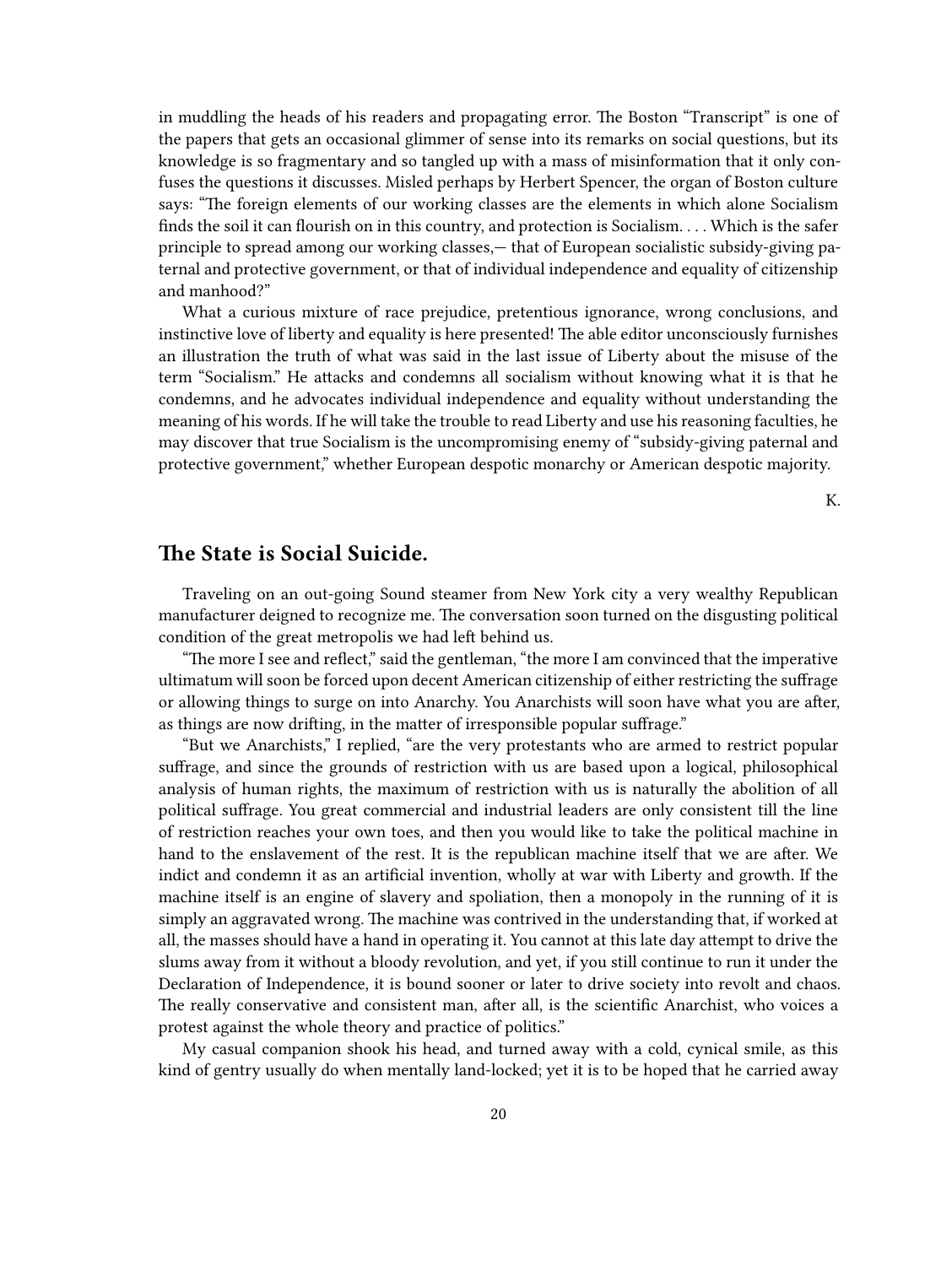a bone which he found well worth gnawing at. In this rapidly culminating dilemma of enlarging suffrage by the side of politics and official corruption running mad, the Anarchist is, after all, the real conservative protestant, from the very fact that he is logically radical. The opinion is growing with astonishing rapidity among thoughtful, educated men in all quarters that universal suffrage is a failure. These people have not deeply studied the sociological problem involved, and do not know why it is a failure; they only know and see the fact. And just as little as they understand the cause, even so little do they understand the radical remedy. The only remedy which seems to present itself to them is a restriction of the voting qualification through the particular kind of force afforded by the voting trick itself. This will most certainly never work without provoking a bloody rebellion on the part of the disfranchised, and even could it be made to work successfully, it would not abolish the radical evil, but simply intensify it by placing it in the hands of a monopoly just as irresponsible in the premises as the disfranchised slums.

Tho whole scheme of operating society through politics under any conditions of suffrage is radically false and unscientific. It is an invention which begins with denying Liberty. It is a fraudulent contrivance to enslave. *All government worthy the name is social and not political.* The great captain of industry who with will, motive, brain, and integrity moves the affairs of human growth does not propose that the voice of the gin-slinging loafer in Murderers' Alley shall count equally with his own. In social life this thing can never be, as it never ought to be, and under Liberty the gang in Murderers' Alley would never dream of the thing. Politically, however, the very corner-stone of republicanism is laid in the inalienable right of the loafer, the gambler, the rum-seller, and the mutton head to have a voice which shall weigh as powerfully as that of the great executive leader whose lever moves the growth of a whole continent. The political structure is wholly at war with the social, and the real mission of politics is to crush out and forestall the operation of natural social law. It is, in short, a fraud and a swindle from top to bottom.

The work of the Anarchist is to make these points plain and to diffuse them. It is hard fighting against petrified superstitions and prejudices, but, taken for all in all, the doctrines of the Anarchists are taking a more rapid hold upon thinking minds, considering the time they have had to travel, than can be said of any other agitation yet set in motion over the world. History is playing into our hands every day, and the swindle of reigning politics is daily outpreaching to sober-minded people the capacity of our types and pockets.

#### X.

## <span id="page-20-0"></span>**Liberty and Wealth.**

## <span id="page-20-1"></span>**I. Starting on the Journey.**

"Every man's brains are God-given for his own benefit."

This is the corner into which I beheld a capitalist driven. I say capitalist. But the man was only a day-laborer, and had found it difficult to keep a small family in ordinary comfort.

"Nobody is to blame but myself that I am not rich," he said; "I have neglected to pursue the proper course. But that course was open to me, as it is to everybody in *this* country. The way is before every man's eyes; it needs but the will and — the brains."

So, I said, he was a capitalist.

If he lay in the gutter and drank swill, he would still be a capitalist.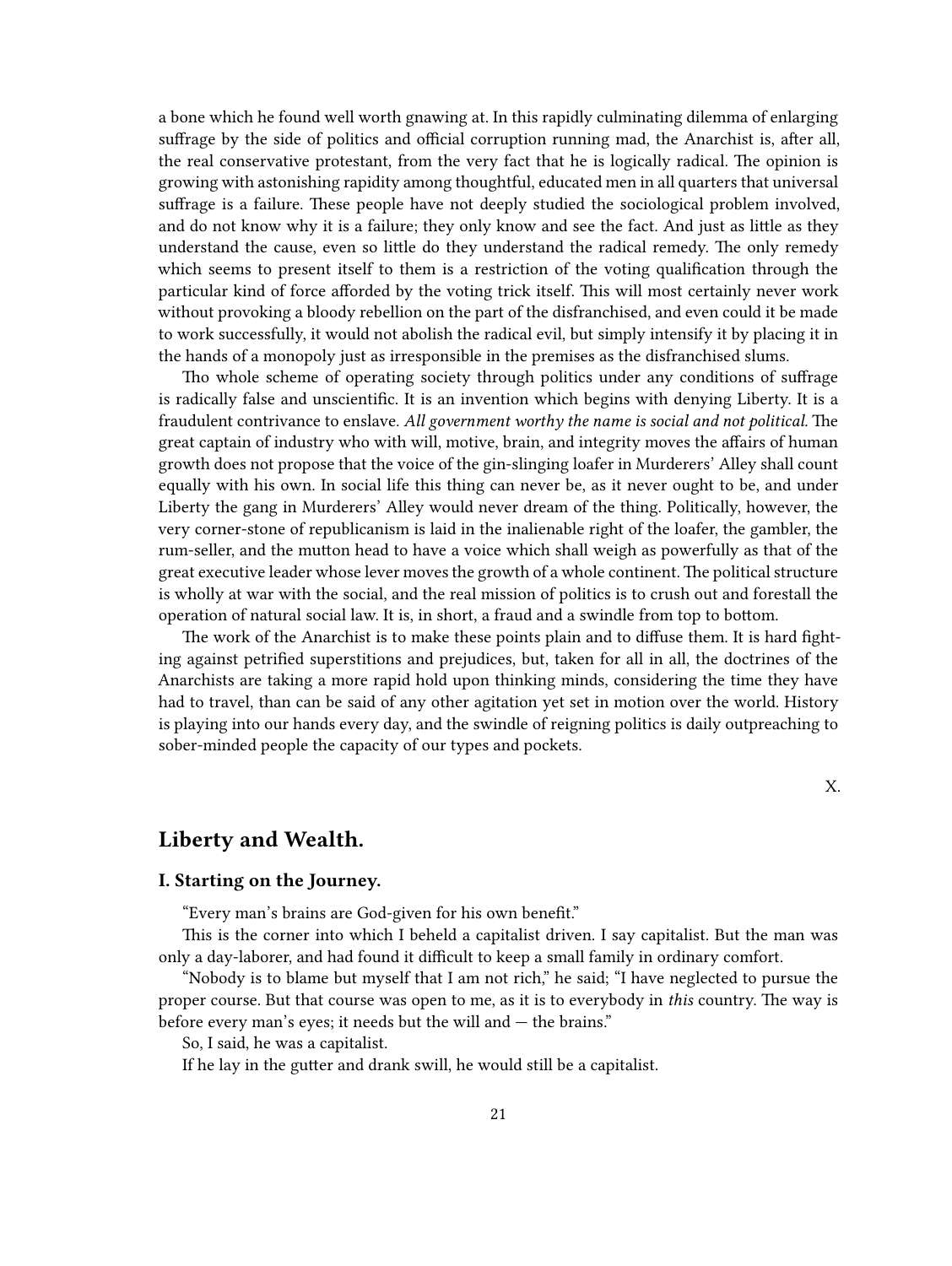For "out of the abundance of the heart the mouth speaketh," even with more oracular power than out of the abundance of gold.

What is a capitalist?

One who has capital?

Oh, no!

A capitalist is one who uses, or would use, his capital to get other people's capital,— taking good care to keep his own insured and solid.

Did he exchange one sort for another sort, the scales balancing, he would be no robber; so, not a capitalist.

"Ah!" cries my man in a corner, "that would be a pretty how-do-you-do. Where would be the stimulus, the inducement, the incitement?"

It is in vain to reply to this capitalist in a corner that the world is not bound to provide him out of its general welfare with stimulants, inducements, incitements to be other than an honest man, a fair and square man; measuring his fairness and squareness by the *equivalents of his own labor or capital he renders for the labor or capital of others.*

"For," he shouts, "that would be damned poor consolation. Besides, what's an equivalent? One man's hour of brains for another's hour of no brains?"

And now he is furious. He stands there maddened and gesticulating, his voice raised to a shriek.

"I tell you a man's brains are his own! A man's brains are for his own benefit! If he must be Socialist, Nihilist, Anarchist,— that is, be brains for all God's world,— he is no man, but a slave, a damned slave!"

This capitalist is profane.

He is probably more profane than he would be if he had not his millions  $-$  to get.

He hopes, he expects, even yet to show that his brains are good for a few billions.

Then he will be rosy, fat, and jolly. He will smile at you blandly, when you "air your theories." But now he rages if you but lay a straw across his path.

He can brook no slightest cheek to his ambition.

"You're a damned interfering lunatic," he cries, "and you ought to be locked up, you had. It ought not to be allowed in this country, endangering life and property. There's that Herr Most! I'd send him to hell quicker, if I had the chance."

And this man,— this poor man,— this capitalist,— this poor man who is a billionaire in his heart,— who would trample life, liberty, and all men's happiness but his own in the dust, if need be, to provide employment for his brains,— this poor man in the corner foamed at the mouth. He raved himself hoarse. He sank down exhausted, quiescent.

Then his tormentor said: "You say a man's brains are his own: you mean, a man's brains are the devil's."

The exhausted would-be billionaire whispered: "You lie!"

"But I will show you I do not lie. What is a devil? A devil is the incarnation of ignorance, darkness, wrong, cruelty, murder; a destroyer, a glutton, and a gouger; a roaring lion going about seeking whom he may devour  $-$  for his own benefit: he is also  $-$  an ass.

"And for this last  $-$  which is but the sum and result of all his other attributes  $-$  he is doomed.

"All the brains in the world won't save him.

"There is a black drop in his heart,— a drop of poison.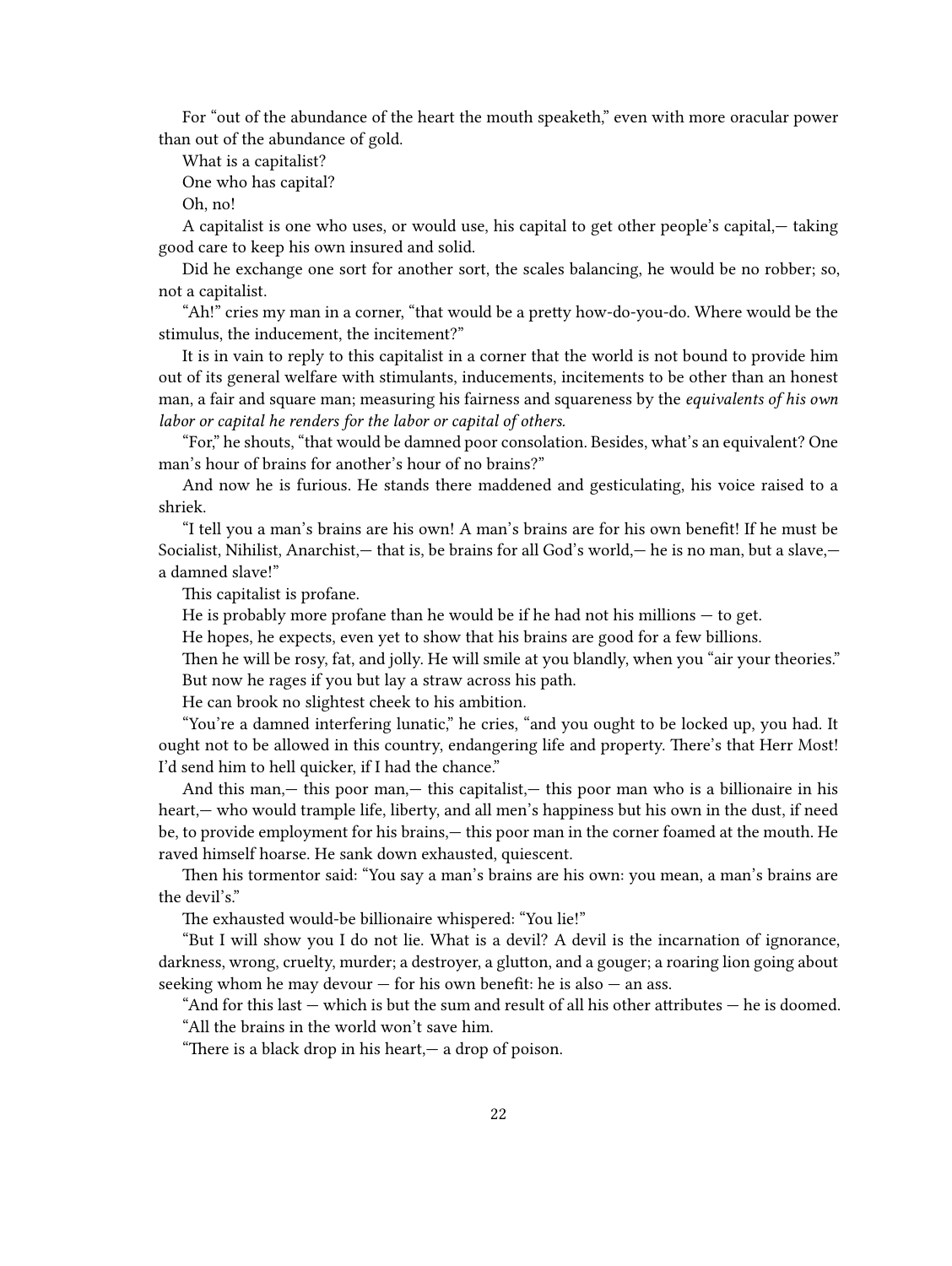"A little drop; but, as it mounts to his brain, it puts confusion there. The man sees as through a glass darkly, sees men as trees walking: sees so many trees to be chopped down and cast into the fire for *his* benefit.

"With all his brains he is a fool, an ass. He makes this fatal mistake. They are not trees, these men: they are also *selves*.

"Assailed, at length they turn and rend him.

"What did he expect?

"He expected that he could go on despoiling all mankind of life and property, and that this same mankind, despoiled and starving, would submit, subside, go placidly to perdition, and leave him alone to flourish.

"A more asinine conclusion could not be reached." This champion of brains has regained his breath. He is also, in a measure, calmed.

He comes a little way from his corner.

He looks out of the window.

A neighbor, passing, nods to him.

"There goes a man, now, too honest to live. He's poor, but he don't seem to mind it. Or, at any rate, it don't fret him. You see he's not ambitious. He has plenty of brains, nevertheless. If you don't think so, just tackle him. But he's a deal sight better to other people than he is to himself. He's too fussy. Has too many 'principles,' crotchets, hobbies. It don't pay to have hobbies,— to be wiser and better than the rest of mortals. Your lot is cast with mankind as it is today, and you are bound, if you're in Rome, to do as the Romans do  $-$  or go under. But that man  $-$  I don't suppose he ever wronged anybody in his life."

"Astonishing! The miserable fellow! How he must suffer! Not to do as the Romans do! And he's going under, is he?"

"No, he isn't; because he's never been over. He's always stayed down."

"But he must be miserable?"

"Yes, but he don't know it."

"He never wronged any one! That's his sin, is it?"

"Well, yes, it's a sin to be too superstitious that way. I don't believe myself in deliberately wronging others, but one can spend all his time thinking how not to do it. He must go ahead, and keep an eye on business,— legitimate business."

"Oh! your proposition now is this: a man's brains are his own, and to be used for his own benefit, in doing legitimate business."

"Exactly! I supposed that was understood."

"You *will* be as honest, then, as the law allows you to be? Yours is a *legal* virtue?"

"As the law allows; as, also, public opinion allows. More than that I don't pretend."

"A man's brains, toon, are to be used for his own benefit in such ways as public opinion and the laws do not forbid?"

"I'm willing to rest my case there."

"When you said God,— I believe you said God,— you meant to say God as interpreted by public opinion and the laws? That is, you take your God second-hand?"

"That's better than you reformers do. For you are one and all atheists."

"For that matter, we all practically stand on the same ground. Your public opinion is simply the popular idea of what is right, or somewhere near right. Other people know no more about God than you or I. When they say, 'Thus saith God,' it amounts to no more than if they said, 'Thus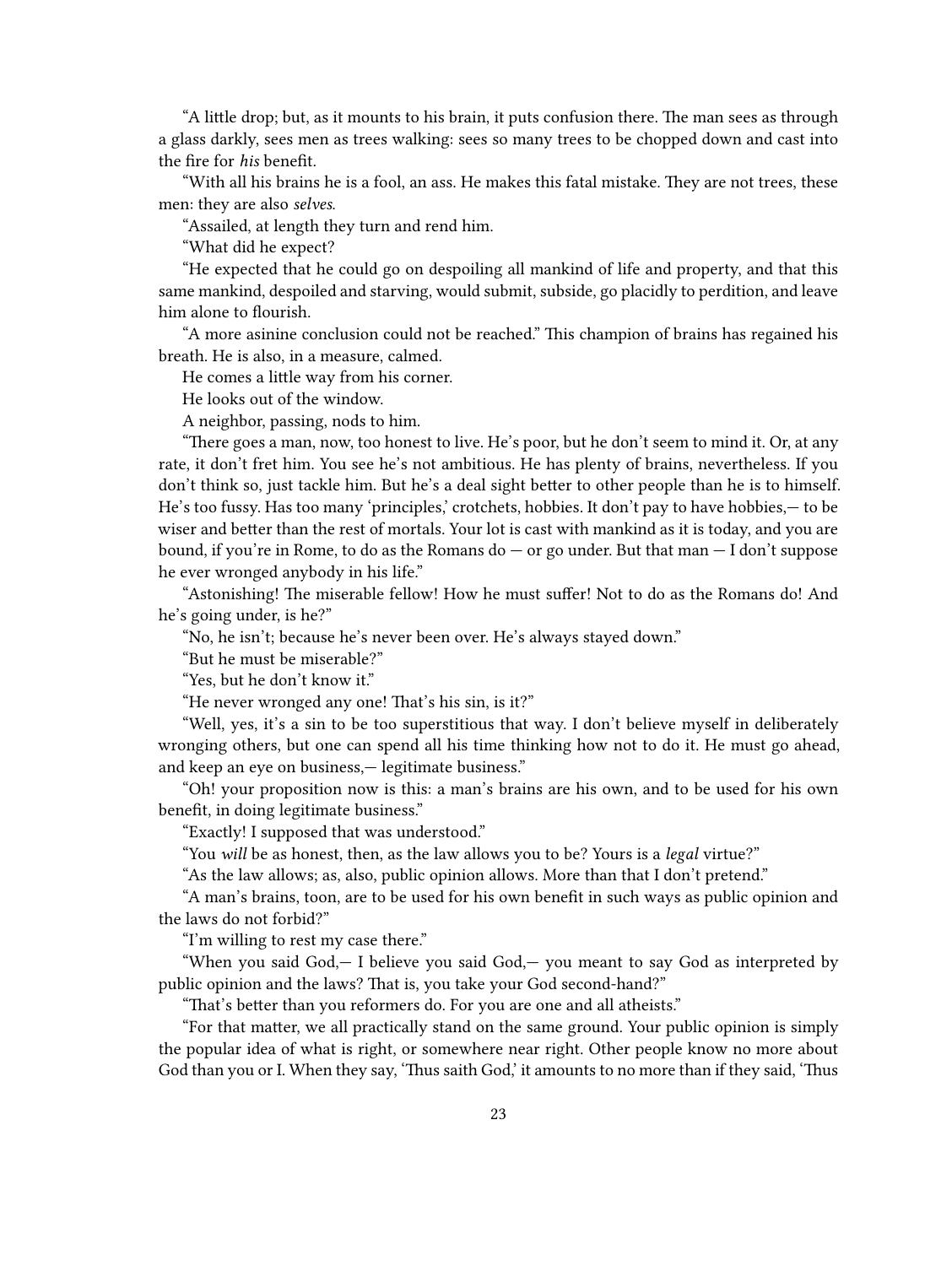*we* say.' There may be a God; there may not be. All you get, if there be one, is your ability to see things,— power to investigate and to understand the natural world about you and the natural world of man which, it might not be amiss to sat, is within you. Now, this ability, this power, increases with use. It grows like the muscular tissues of the body. Every age inherits the past, and adds to it by its own growth. If we are not wiser, we have more knowledge than our fathers.

"Well, now, there you stand, half-way out of your corner. You first said God gave you brains for your own benefit. But if you sought your own benefit in the way you proposed, you would start on a war for the extermination of the rest of mankind. Your motto, written large, foil size, would be: 'I want this earth. All but me must emigrate.' Of course, you would be aiming at the impossible and get tripped up. But you would in so far fall short of realizing your ideal benefit.

"Now, as I say, you have advanced so far that you say of course you don't believe in deliberately wronging others; you will do a legitimate, a *legal* business. You recognize public opinion and the laws. You assume you are thus on the side of substantial justice.

"Now, would you step out from the shadow entirely, you would see a new sight. You might, as it were, look in a mirror and contemplate yourself.

"Shall I tell you what you would see?"

"Yes, as you think you know all about it, go on!"

"No, you are mistaken. I don't think I know *all* about it; but I am confident I know a little, a little more than you, for instance. You shall be my judge. I shall say nothing which I shall not expect you will agree to  $-$  when you have done considering it.

"When you turn your brain to look into the mirror I spoke of, you will see yourself, intellectually and morally, us one taking a journey. Already you have left the old devil-abode,— where you dreamed of crushing, enslaving, or annihilating a world for your own private benefit,— and have come to the abode of mortals whose motto is still, 'Every man for himself; the best man wins;' but now the stakes are not the world. That sort of dice-throwing has come to be illegitimate. You think with a few *billions* you ought to be contented and stop, and go give the rest of mankind a chance.

"Before, you were governed only by your wild greed, which roamed unchecked to devour the entire substance of kingdoms, principalities, and dominions.

"Ordained of God to to emperor, king, despot, demon, for your own benefit.

"But now look! You are in a realm where the motto is, 'Be greedy; but not too greedy.'

"You may devour widows houses, afflict the fatherless and oppressed,— but you must do it legally, according to law, in harmony with public opinion.

"Will you call to your aid your imagination? It may be necessary for you to realize fully the picture you present in the shadowless mirror.

"You see a man who has said to himself:

"'What a boon to me is life! If to me, why not to others,— to *all* others?

"'What a charm for me has liberty! Am I alone in this? Is it not, also, dear to all? Nay, is it not essential for all? Could I possibly enjoy it alone? Must not *all* possess it for me to retain it?

"'Ah, me! If my brains are for my own benefit, is it not clear that they must help, and not hinder, the benefit so eagerly sought by each and all, this human world over?

"'Yes, yes; I see, I see; no man can live to himself alone.

"'The day of the aristocrat is passed.

"'Democracy is taking all things at the flood, and must ride on to fortune.

"'But what see I myself beholding?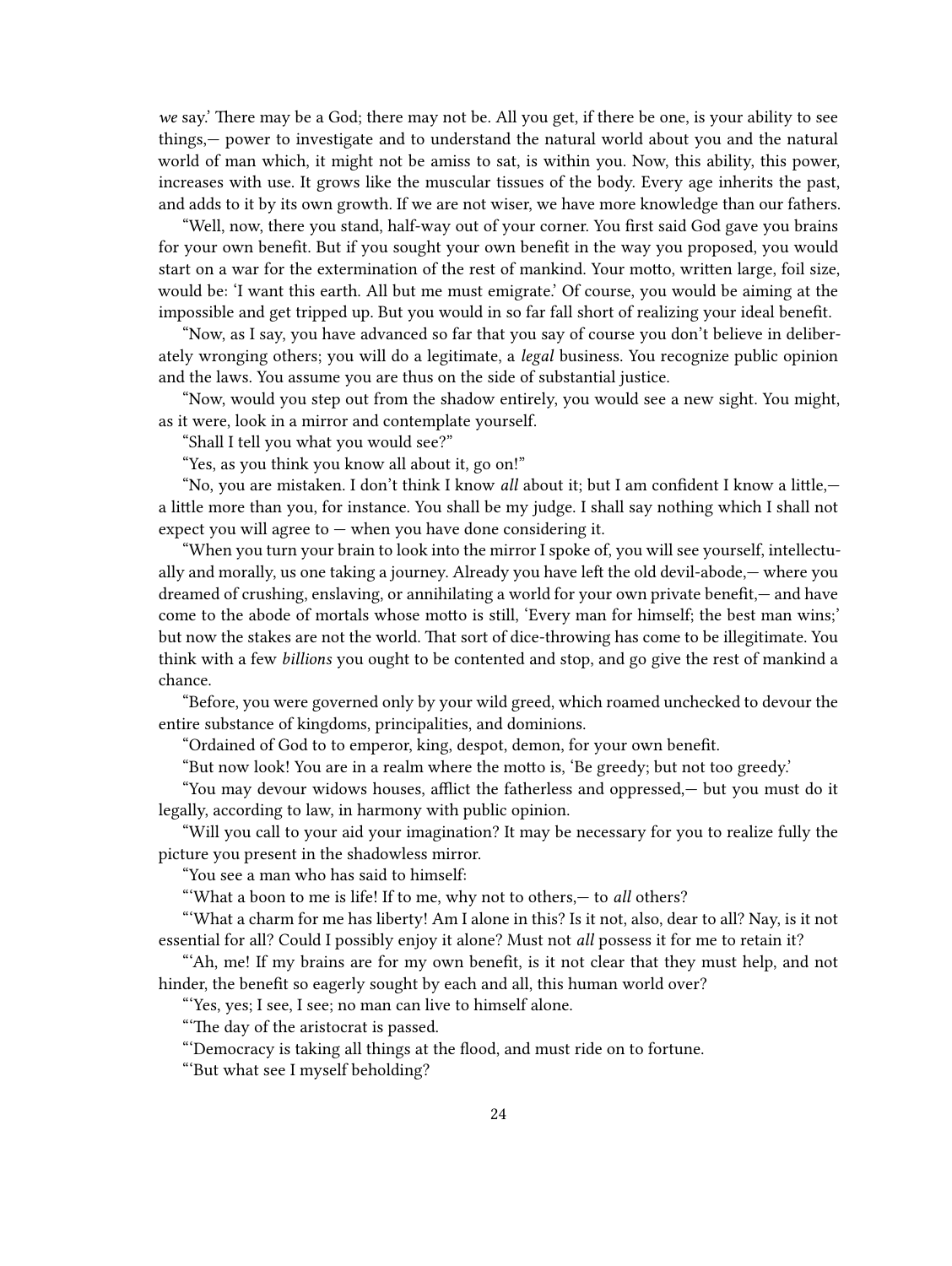"'A vast multitude,— the great public,— needy, lacking wisdom, lacking understanding.

"'And yet this public is speaking as with the authority of the Most High. Enacting laws in the name of liberty,— despotic laws,— and enforcing them by all the appliances known to tyranny.

"'It is this public that establishes *legality*.

"'It is to this public opinion I have bowed, and said, "It is good enough for me."

"'Is it?

"'No!

"'By God, I will cease being the thing this ignorance and superstition, massed in popular opinions, has fashioned me. My brains are for my own use to cut a highway of thought to the very throne of Truth and Justice!

"'Hitherto I have done no thinking.

"'Henceforth my path shall be Thought-clear.

"'I have read the poet who sang:

The world was set to order,

And the atoms marched in tune.

"'I see, to use my own brains for my own benefit is to find the *harmony* in which mankind may live, move, and have their being.

"'No legality shall suffice.

"'No public opinion shall deter me.

"'Onward to the new goal!'

"Such the picture of yourself you may behold in the mirror of light.

"On some other occasion I will ask you to permit me to accompany you upon the journey onward."

H.

## <span id="page-24-0"></span>**The Malthusians.**

The following article, written by P.J. Proudhon, appeared August 11, 1848, in the journal of which he was then editor. It is one of the most famous of the shorter pieces from his brilliant pen:

Dr. Malthus, an economist, an Englishman, once wrote the following words:

"A man who is born into a world already occupied, his family unable to support him, and society not requiring his labor, such a man, I say, has not the least right to claim any nourishment whatever; he is really one too many on the earth. At the great banquet of Nature there is no plate laid for him. Nature commands him to take himself away, and she will not be slow to put her order into execution."

As a consequence of this great principle, Malthus recommends the most terrible threats, every man who has neither labor nor income upon which to live to *take himself away,* or at any rate to have no more children. A family,— that is, love,— like bread, is forbidden such a man by Malthus.

Dr. Malthus was, while living, a minister of the Holy Gospel, a mild-mannered philanthropist, a good husband, a good father, a good citizen, believing in God as firmly as any man in France. He died (heaven grant him peace) in 1834. It may be said that he was the first, without doubt, to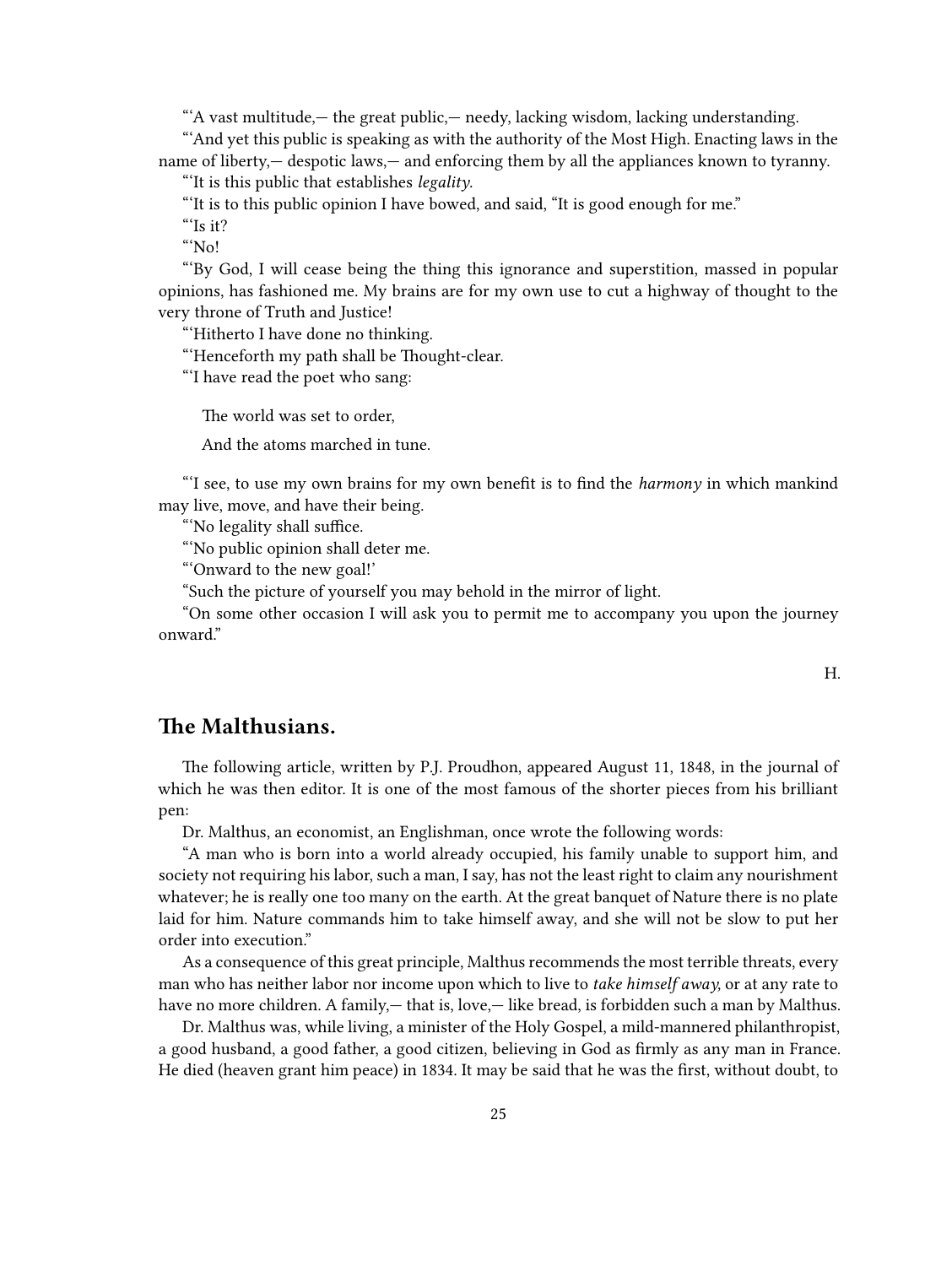reduce to absurdity all political economy, and state the great revolutionary question, the question between labor and capital. With us, whose faith in Providence still lives, in spite of the century's indifference, it is proverbial — and herein consists the difference between the English and ourselves — that "everybody must live." And our people, in saying this, think themselves as truly Christian, as conservative of good morals and the family, as the late Malthus.

Now, what the people say in France, the economists deny; the lawyers and the *litterateurs* deny; the Church, which pretends to be Christian, and also Gallican, denies; the press denies; the large proprietors deny; the government, which endeavors to represent them, denies.

The press, the government, the Church, literature, economy, wealth,— everything in France has become English; everything is Malthusian. It is in the name of God and his holy providence, in the name of morality, in the name of the sacred interests of the family, that they maintain that there is not room in the country for all the children of the country and that they warn our women to be less prolific. In France, in spite of the desire of the people, in spite of the national belief, eating and drinking are regarded as privileges, labor a privilege, family a privilege, country a privilege.

Antony Thouret said recently that property, without which there is neither country, nor family, nor labor, nor morality, would be irreproachable as soon as it should cease to be a privilege; a clear statement of the fact that, to abolish all the privileges which to speak, exclude a portion of the people from the law, from humanity, we must abolish, first of all, the fundamental privilege, and change the constitution of property.

M.A. Thouret, in saying that, agreed with us and with the people. The State, the press, political economy, do not view the matter in that light; they agree in the hope that property, without which, as M. Thouret says, there is no labor, no family, no Republic, may remain what it always has been,— a privilege.

All that has been done, said, and printed to-day and for the last twenty years, has been done, said, and printed in consequence of the theory of Malthus.

The theory of Malthus is the theory of political murder; of murder from motives of philanthropy and for love of God, There are too many people in the world; that is the first article of faith of all those who, at present, in the name of the people, reign and govern. It is for this reason that they use their best efforts to diminish the population. Those who best acquit themselves of this duty, who practice with piety, courage, and fraternity the maxims of Malthus, are good citizens, religions men; those who protest against such conduct are anarchists, socialists, atheists.

That the Revolution of February was the result of this protest constitutes its inexpiable crime. Consequently, it shall be taught its business, this Revolution which promised that all should live. The original, indelible stain on the Republic is that the people have pronounced it anti-Malthusian. That is why the Republic is so especially obnoxious to those who were, and would become again, the toadies and accomplices of kings,— *grand eaters of men,* as Cato called them. They would make a monarchy of your Republic; they would devour its children.

There lies the whole secret of the sufferings, the agitations, and the contradictions of our country.

The economists are the first among us, by an inconceivable blasphemy, to establish as a providential dogma the theory of Malthus. I do not reproach them; neither do I abuse them. On this point the economists act in good faith and from the best intentions in the world. They would ask nothing better than to make the human race happy; but they cannot conceive how, without some sort of an organization of homicide, a balance between population and production can exist.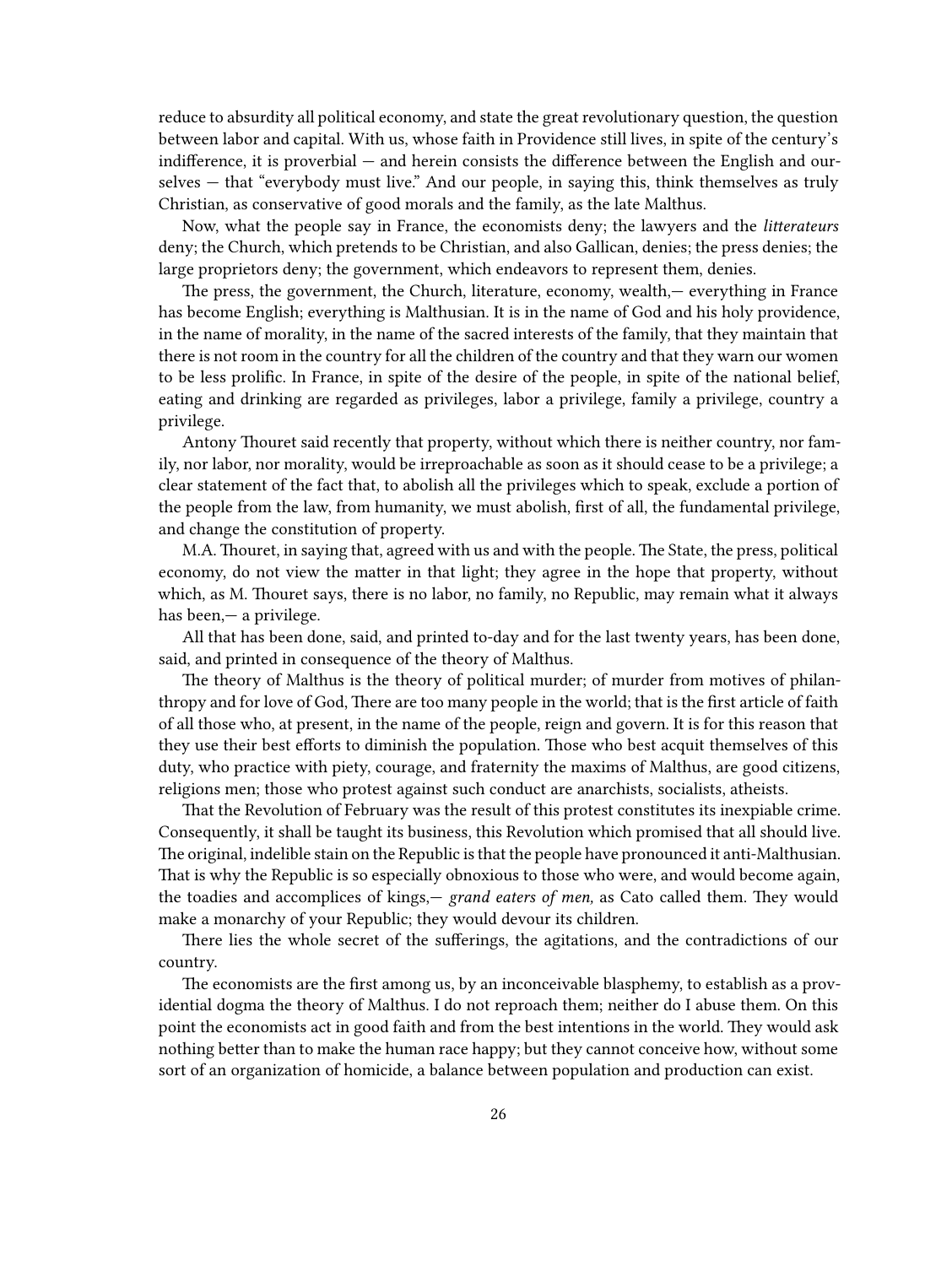Ask the Academy of Moral Sciences. One of its most honorable members, whose name I will not call,— though he is proud of his opinions, as every honest man should be, being the prefect of I know not which department, saw fit one day, in a proclamation, to advise those within his province to have thenceforth fewer children by their wives. Great was the scandal among the priests and gossips, who looked upon this academic morality as the morality of swine! The *savant* of whom I speak was none the less, like all his fellows, a sealout defender of the family and of morality; but, he observed with Malthus, at the banquet of Nature there is not room for all.

Thiere, also a member of the Academy of Moral Sciences, lately told the committee on finance that, if he were minister, he would confine himself to *courageously and stoically passing through the crisis,* devoting himself to the expenses of his budget, enforcing a respect for order, and carefully guarding against every financial innovation, every socialistic idea,— especially such as the right to labor,— as well as every revolutionary expedient. And the whole committee applauded him.

In giving this declaration of the celebrated historian and statesman, I have no desire to accuse his intentions. In the present state of the public mind, I should succeed only in serving the ambition of M. Thiers, if he has any left. What I wish to call attention to is that M. Thiers, in expressing himself in this wise, testified, perhaps unconsciously, to his faith in Malthus.

Mark this well, I pray you. There are two millions, four millions of men who will die of misery and hunger, if some means be not found of giving them work. This is a great misfortune, surely, and we are the first to lament it, the Malthusians tell you; but what is to be done? It is better that four millions of men should die than that privilege should be compromised; it is not the fault of capital, if labor is idle; at the banquet of credit there is not room for all.

They are courageous, they are stoical, these statesmen of the school of Malthus, when it is a matter of sacrificing laborers by millions. Thou hast killed the poor man, said the prophet Elias to the king of Israel, and then thou hast taken away his inheritance. *Occidisti et possedisti.* To-day we must reverse the phrase, and say to those who possess and govern: you have the privilege of labor, the privilege of credit, the privilege of property, as M. Thouret says; and it is because you do not wish to be deprived of these privileges, that you shed the blood of the poor like water: *Possedisti et occidisti!*

And the people, under the pressure of bayonets, are being eaten slowly; they die without a sigh or a murmur; the sacrifice is effected in silence. Courage, laborers! sustain each other: Providence will finally conquer fate. Courage! the condition of your fathers, the soldiers of the republic, at the sieges of Genes and Mayence, was even worse than yours.

Leon Faucher, in contending that journals should be forced to furnish securities and in favoring the maintenance of taxes on the press, reasoned also after the manner of Malthus. The serious journal, said he, the journal that deserves consideration and esteem, is that which is established on a capital of from four to five hundred thousand francs. The journalist who has only his pen is like the workman who has only his arms. If he can find no market for his services or get no credit with which to carry on his enterprise, it is a sign that public opinion is against him; he has not the least right to address the country: at the banquet of public life there is not room for all.

Listen to Lacordaire, that light of the Church, that chosen vessel of Catholicism. He will tell you that socialism is antichrist. And why is socialism antichrist? Because socialism is the enemy of Malthus, whereas Catholicism, by a final transformation, has become Malthusian.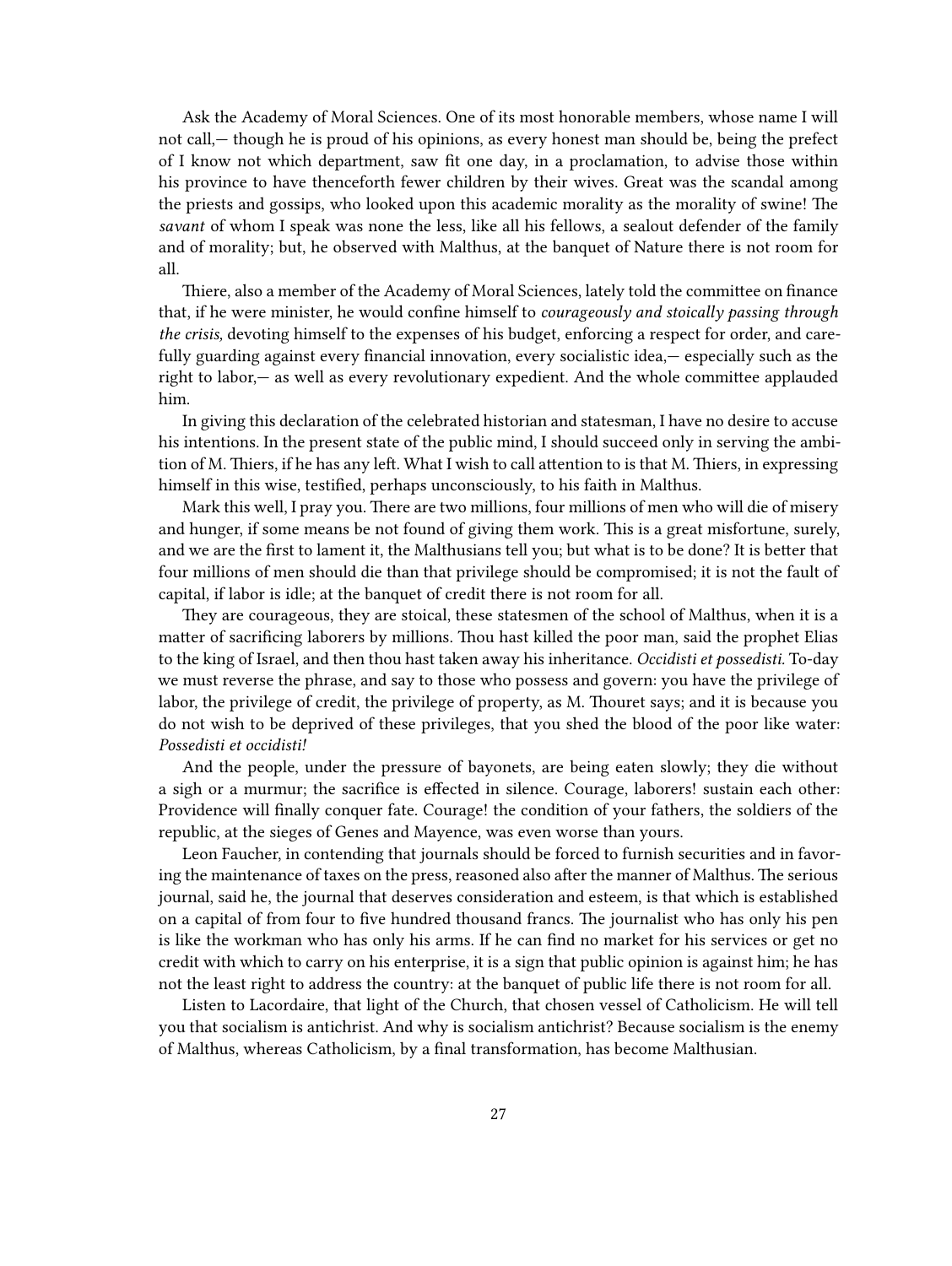The gospel tells us, cries the priest, that there will always be poor people, *Pauperes semper habebitis vobiscum;* and that property, consequently, in so far as it is a privilege and makes poor people, is sacred. Poverty is necessary to the exercise of evangelical charity; at the banquet of this world here below there cannot be room for all.

He feigns ignorance, the infidel, of the fact that *poverty*, in Biblical language, signified every sort of affliction and pain, not hard times and the condition of the proletaire. And how could he who went up and down Judea crying, *Woe to the rich!* be understood differently? In the thought of Jesus Christ, woe to the rich meant woe to the Malthusians.

If Christ were living today, he would say to Lacordaire and his companions: "You are of the race of those who, in all ages, have shed the blood of the just, from Abel unto Zacharias. Your law is not my law; your God is not my God!" \*\*\* And the Lacordaires wonld crucify Christ as a seditious person and an atheist.

Almost the whole of journalism is infected with the same ideas. Let "Le National," for example, tell us whether it has not always believed, whether it does not still believe, that pauperism is a permanent element of civilization; that the enslavement of one portion of humanity is necessary to the glory of another; that those who maintain the contrary are dangerous dreamers who deserve to be shot; that inch is the baste of the State. For, if this is not the secret thought of "Le National," if "Le National" sincerely and resolutely desires the emancipation of laborers, why these anathemas against, why this anger with, the genuine socialists — those who, for ten and twenty years, have demanded this emancipation?

Further, let the Bohemians of literature, today the myrmidons of journalism, paid slanderers, courtiers of the privileged classes, eulogists of all the vices, parasites living upon other parasites, who prate so much of God only to dissemble their materialism, of the family only to conceal their adulteries, and whom we shall see, out of disgust for marriage, caressing monkeys when Malthusian women fail,— let these, I say, publish their economic creed, in order that the people may know them.

*Faites des filles, nous les aimons,*— beget girls, we love them,— sing these wretches, parodying the poet. But abstain from begetting boys; at the banquet of sensualism there is not room for all.

The government was inspired by Malthus when, having a hundred thousand laborers at its disposal, to whom it gave gratuitous support, it refused to employ them at useful labor, and when, after the civil war, it asked that a law be passed for their transportation. With the expenses of the pretended national workshops, with the costs of war, lawsuits, imprisonment, and transportation, it might have given the insurgents six months' labor, and thus changed our whole economic system. But labor is a monopoly; the government does not wish revolutionary industry to compete with privileged industry; at the work-bench of the nation there is not room for all.

Large industrial establishments ruin small ones; that is the law of capital, that is Malthus. Wholesale trade gradually swallows the retail; agate Malthus.

Large estates encroach upon and consolidate the smallest possessions; still Malthus.

Soon one half of the people will say to the other:

The earth and its products are my property.

Industry and its products are my property.

Commerce and transportation are my property.

The State is my property.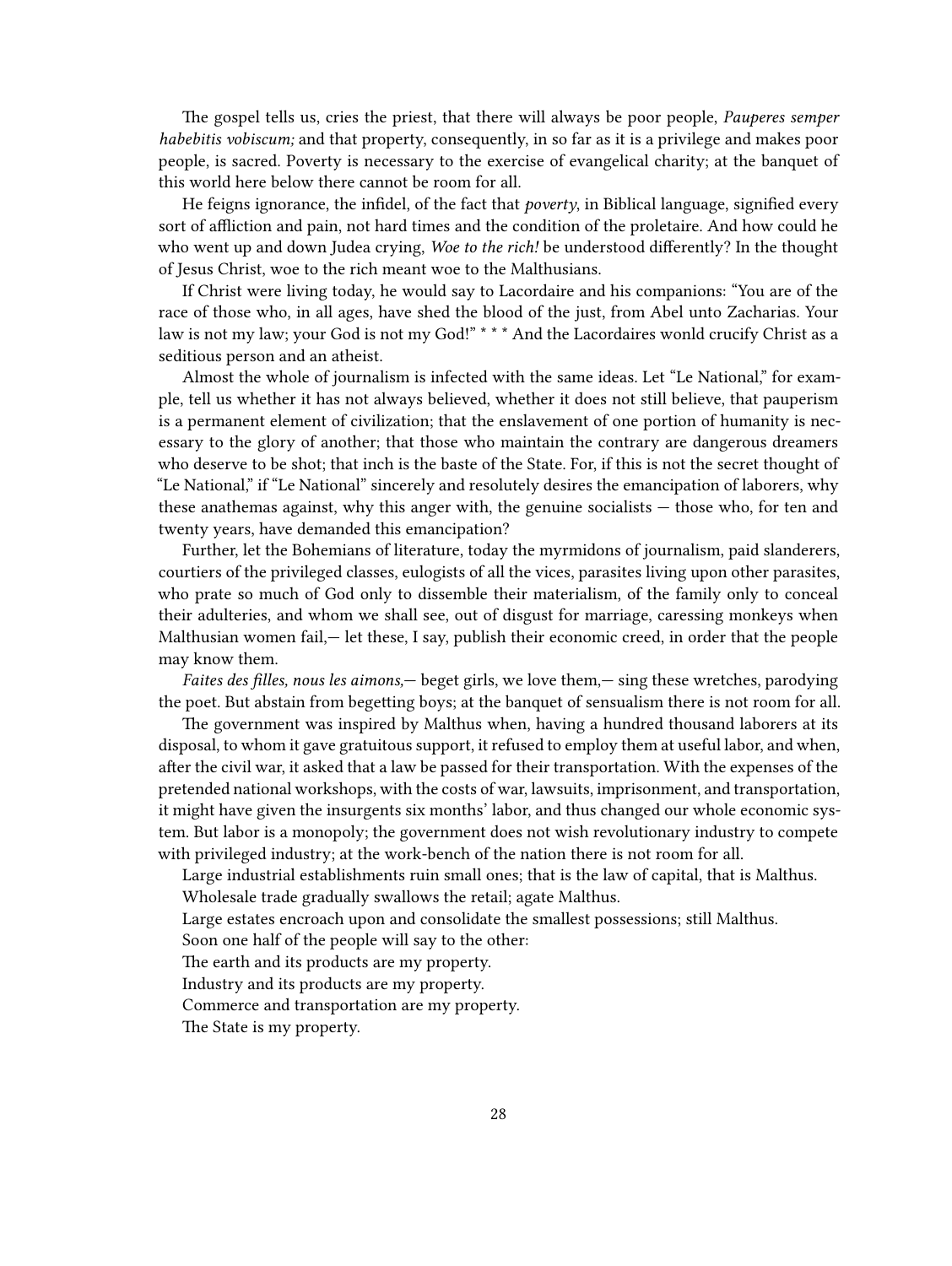You who possess neither reserve nor property, who hold no public offices and whose labor is useless to us, TAKE YOURSELVES AWAY! You have really no business on the earth: beneath the sunshine of the Republic there is not room for all.

Who will tell me that the right to labor and to live is not the whole of the Revolution?

Who will tell me that the principle of Malthus is not the whole of the counter-Revolution?

And it is for having published such things as these,— for having exposed the evil boldly and sought the remedy in good faith, that speech has been forbidden me by the government, the government that represents the Revolution!

That is why I have been deluged with the slanders, treacheries, cowardice, hypocrisy, outrages, desertions, and of all those who hate or love the people! That is why I have been given over, for a whole month, to the mercy of the jackals of the press and the screech-owls of the platform! Never was a man, either in the past or in the present, the object of so much execration as I have become, for the simple reason that I wage war upon cannibals.

To slander one who could not reply was to shoot a prisoner. Malthusian carnivora, I discover you there! Go on, then; we have more than one account to settle yet. And, if calumny is not sufficient for you, use iron and lead. You may kill me; no one can avoid his fate, and I am at your discretion. But you shall not conquer me; you shall never persuade the people, while I live and hold a pen, that, with the exception of yourselves, there is one too many on the earth. I swear it before the people and in the name of the Republic!

## <span id="page-28-0"></span>**Shall Woman Become a Slave-Maker?**

#### *To Mrs. Emma Schumm, of the "Radical Review":*

The first choice from publications kindly selected by you has been your "Woman's View of the Woman Question," about which I will give you my impressions while fresh. You make a hit in citing the shoe-makers' union. A step of progress could be made there because both sexes were alike interested in it. Your personal attitude of co-operation with your husband in the industry of ideas is to the same purport. Successes in the co-education of the sexes tell in the same direction. Sympathies and rivalries, organized wisely, afford attractive forces needed for progressive evolution. Work upon the vantage ground of the natural interplay, interlocking, of sympathies and interests. Regard as social falsehoods those situations in which female labor would have to organize itself apart. This could be possible only for unmarried and childless women. Domestic complications defeat class movements requiring mutual devotion of their members and pinching sacrifices to their common aim, when wives and mothers are concerned. The same domestic ties add force to organizations embracing both sexes. It is desirable to know the arrangements made under the influence of the cooperative idea at Rochdale, at the *familistere* of Guise-sur-Aisne, and elsewhere, concerning female labor. The ballot, during a century's experience, has only served to sink labor deeper in the slough. Now the pressure is greater, the mass of ignorance greater, the morality lower, the control of votes by capital more complete, than ever before. Is it worth while to spend force so much needed for purposes directly practical upon the acquisition of an agency so deceptive? I have the acknowledged right to vote. I never use it, for I have no reason to think that measures I advocate would be advanced by any one I could vote for. The electoral machine is too cumbrous and stupid. To lighten and enlighten it the education of co-operative industries in the townships, respectively, to essential. The characters of candidates and the func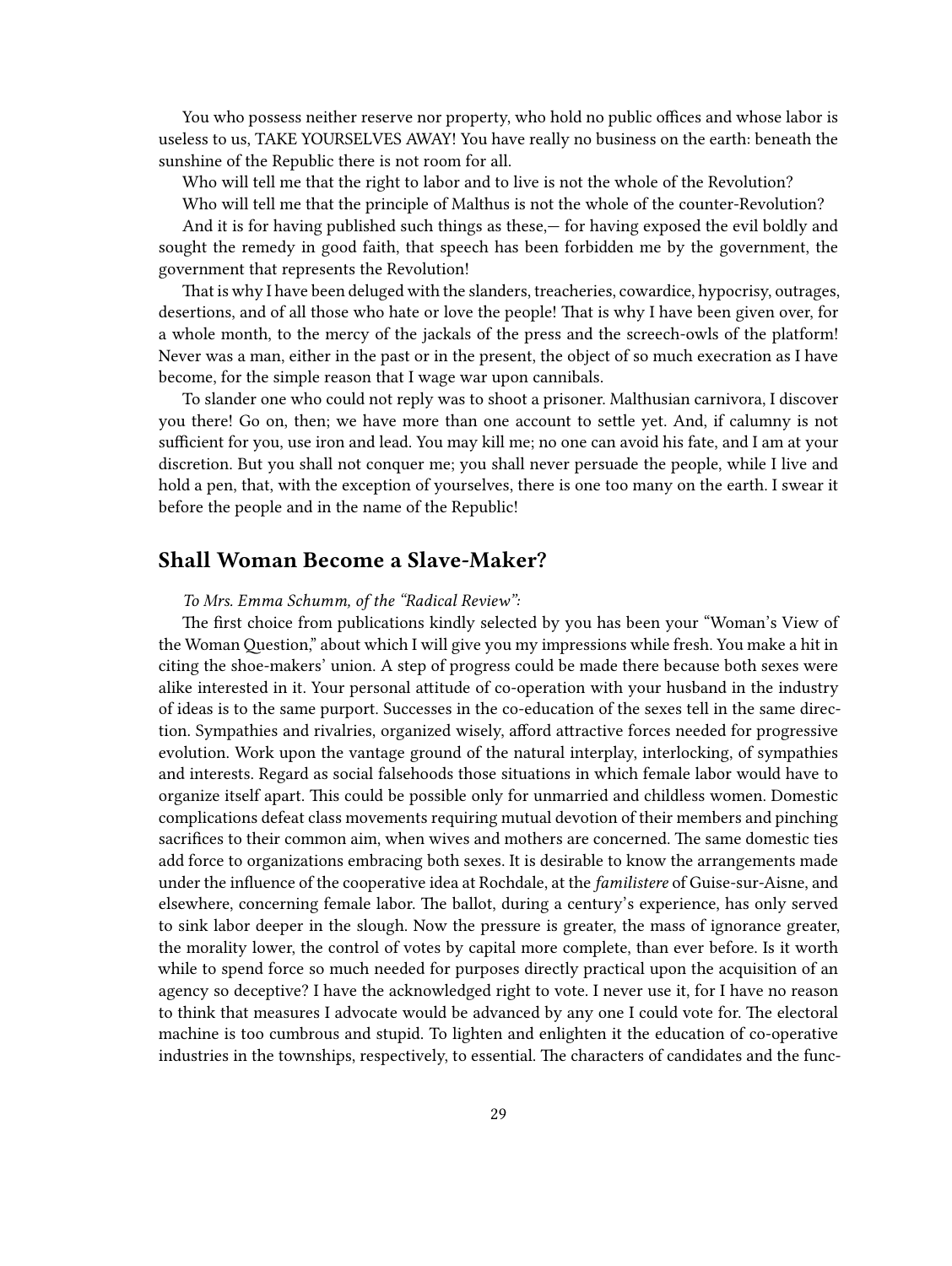tions of office are now alike unknown to voters. To vote for a man I do not know, to do I know not what, is our game of political blind man's buff. Such promiscuous election (?) may go on for ever without advancing society an inch. It is simply a national mania. It is on a par with what medicine would be, if the sick man were presented with a catalogue of drugs and asked to choose a name among them for the healing. I am sixty-two years old. Ever since I could think, I have heen trying to discern the advantage to myself and neighbors of any public office that has been instituted in this country. I have not yet succeeded. Perhaps I am an idiot. If I am sane, other folk must be crazy. When the will of majorities is galvanized up to a tension sufficient to control its "representatives-elect," it could just as well control any other form of government. Whenever the masses are ready for the question of *abolition*; when any and every government beyond the immediate organization of the farm and workshop, laboratory, or scientific institute, comes to be regarded as our natural enemy,— then, once for all, let us use the ballot, and so as to prevent the abuse of it for ever after. Every voter for a governing officer is an instrument for enslaving me and levying tribute on me for the support of privilege and other hateful purposes. I desire that woman should possess and exercise every civic right compatible with Liberty; but not to include her in the number of political slave-makers. Love attends to that in his own fashion, which is neither Republican or Democratic, and dispenses with the ballot for election.

Edgeworth.